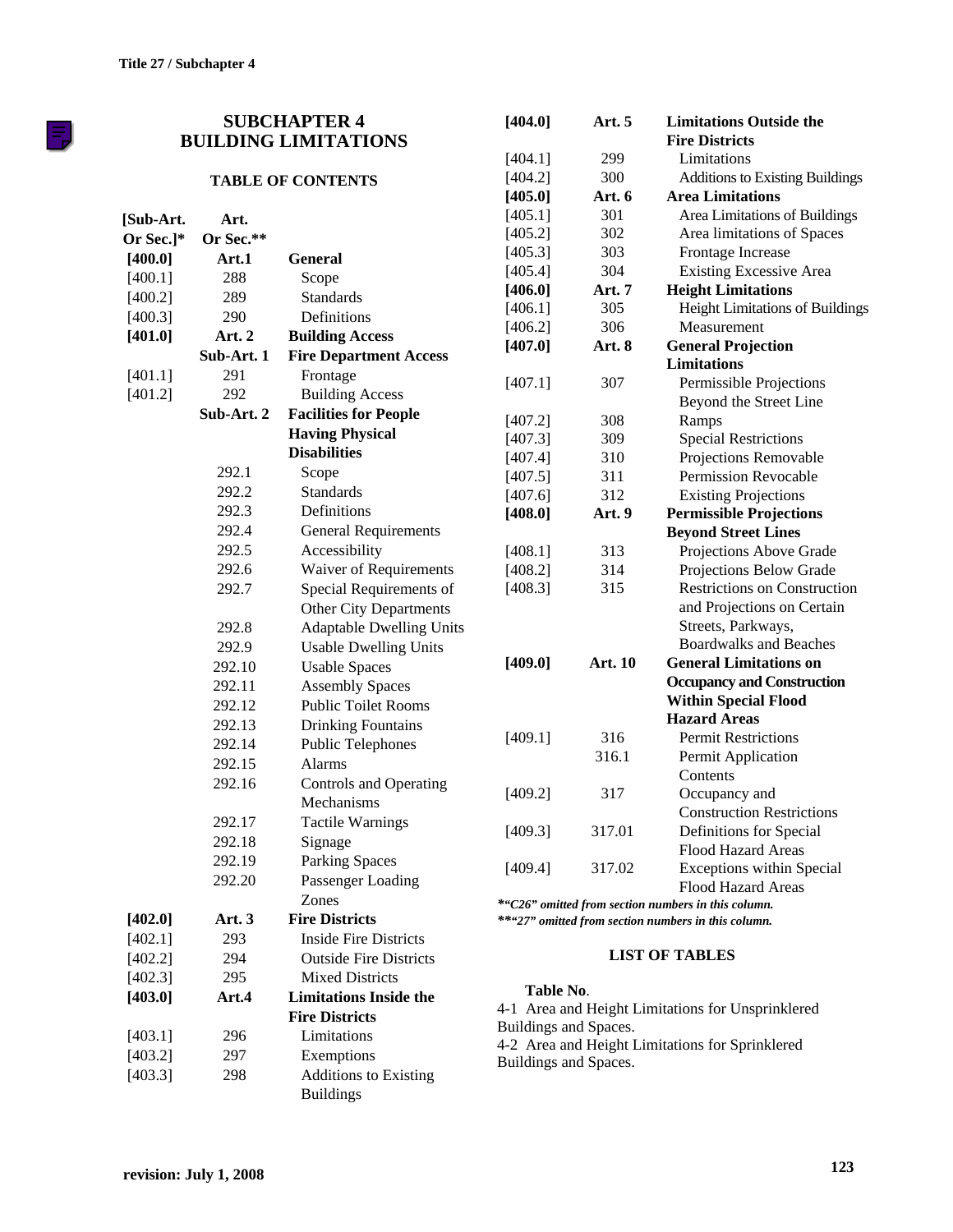## **ARTICLE 1 GENERAL**

**§[C26-400.1] 27-288 Scope. -**The provisions of this article establish building access requirements; shall regulate the division of the city of New York into fire districts and control the occupancy groups and construction classes permitted therein; shall regulate permissible building areas, height and projections beyond the street line and shall establish special flood hazard areas and a regulatory flood datum in the city of New York and regulate permissible occupancies and construction or other improvement below such flood datum within such flood hazard areas.

**§[C26-400.2] 27-289 Standards. -** The provisions of reference standard RS-4 shall be a part of this subchapter.

**§[C26-400.3] 27-290 Definitions. -** For definitions to be used in the interpretation of this subchapter, see subchapter two of this chapter.

## **\* ARTICLE 2 BUILDING ACCESS SUBARTICLE 1 FIRE DEPARTMENT ACCESS**

**§[C26-401.1] 27-291 Frontage. -** Every building, exclusive of accessory buildings, shall have at least eight per cent of the total perimeter of the building fronting directly upon a street or frontage space. For the purposes of this section, building perimeter shall be measured at that story having the maximum enclosed floor area.

**§[C26-401.2] 27-292 Building access. -** Provisions shall be made for access by the fire department to every building as follows:

**(a) Above grade. -** Access shall be provided directly from the outdoors to each story below a height of one hundred feet except to the first story or ground floor, by at least one window or readily identifiable access panel within each fifty feet or fraction thereof of horizontal length of every wall that fronts on a street or frontage space. Windows shall be openable or breakable from both the inside and the outside, and shall have a size when open of at least twenty-four inches by thirty-six inches. Panels shall be openable from both the inside and outside and shall have a height when open of fortyeight inches and a width of at least thirty-two inches. The sill of the window or panel shall not be higher than thirty-six inches above the inside floor.

**(b) Below grade. -** Access shall be provided directly from the outdoors to the first basement or cellar story below grade, except as provided in paragraphs two, three and four of this subdivision, within each one hundred feet or fraction thereof of horizontal length of every wall that fronts on a street or frontage space. Such access shall be by stairs, doors, windows or other means that provide an opening forty-eight inches high and thirty-two inches wide, the sill of which shall not be higher than thirty-six inches above the inside floor. If an areaway is used to provide below grade access, the minimum horizontal dimension shall be at least onethird the depth of the areaway or six feet whichever is less.

(1) Access to additional stories below grade is not mandatory since they are required to be sprinklered as provided in subdivision k of section 27-954 of article four of subchapter seventeen of this chapter.

(2) One- and two-family dwellings need not provide direct access.

(3**)** Any building classified in occupancy group J-2 not more than three stories in height and with not more than two dwelling units on any story need not provide direct access when such first basement or cellar story is used for dwelling units or for uses accessory to the residential use in the building.

(4) Except as provided in paragraph three of this subdivision, for buildings classified in occupancy group J-1 or J-2 only one direct access from the outdoors to the first basement or cellar story consisting of a stair or door shall be required when such story is used for dwelling units or for uses accessory to the residential use in the building.

**(c) Signs. -** Where wall signs are erected to cover doors or windows of existing buildings, access panels shall be provided as necessary to comply with the requirements of subdivisions (a) and (b) of this section.

**(d) Location. -** Wherever practicable, one access opening in each story shall provide access to a stairway, or where there is no stairway at the exterior wall, one access opening in each story shall be located as close as practicable to a stairway.

**(e) Exemptions. -** The provisions of subdivisions (a) through (d) of this section shall not apply to any story that is completely protected by an automatic sprinkler system conforming to the construction requirements of subchapter seventeen.

*\*Local Law 58-1987.*

#### **\*SUBARTICLE 2 FACILITIES FOR PEOPLE HAVING PHYSICAL DISABILITIES**

**§27-292.1 Scope.** - As set forth in this subarticle, buildings shall be provided with accessible routes, usable or adaptable space and accessible elements and facilities to make buildings accessible and usable by, and to establish a safe environment for, all categories of people having physical disabilities.

**§27-292.2 Standards. -** The pertinent provisions of reference standard RS 4-6 shall be part of this subarticle.

**§27-292.3 Definitions. -** For definitions to be used in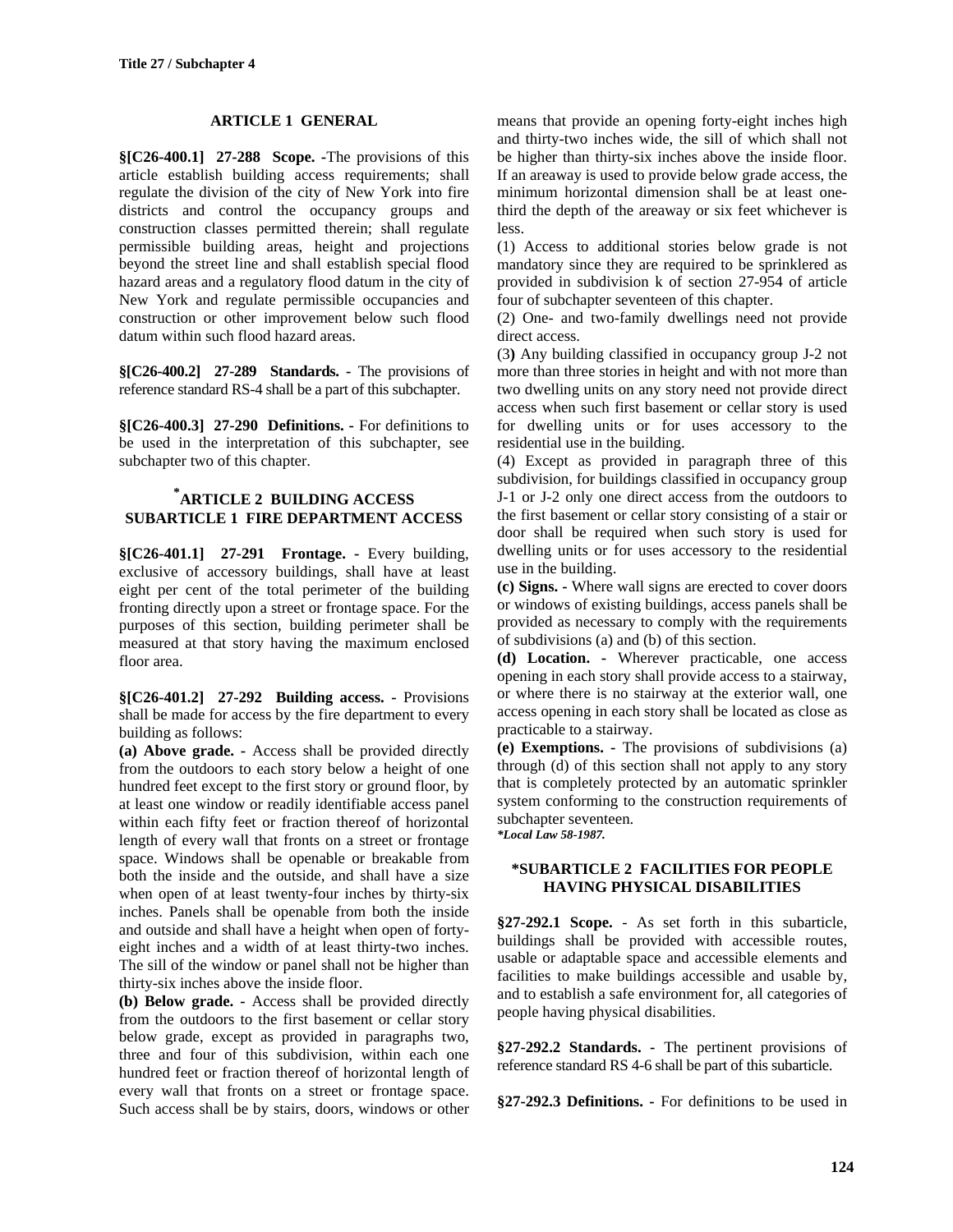the interpretation of this subarticle, see section 27-232 and reference standard RS 4-6.

#### **§27-292.4 General Requirements. -**

(a) This subarticle shall apply to all buildings or portions thereof and their accessory areas, except as specified in this subarticle.

(b) The provisions of this subarticle shall be supplemental to and take precedence over less restrictive provisions of this code in the following articles and sections and in their referenced national standards:

(1) Subchapter four, building limitations

a. §27-308 ramps

(2) Subchapter six, means of egress

a. §27-357 (d) building access

b. §27-371 (e) door opening width

c. §27-377 ramps

(3) Subchapter seven, special uses and occupancies

a. Article ten, public garages

b. Article eleven, open parking structures

c. Article thirteen, open parking lots

d. Article fifteen, swimming pools

(4) Subchapter eight, places of assembly

a. §27-531 Seating in assembly spaces

(5) Subchapter sixteen, plumbing and gas piping

a. Reference standard RS-16, paragraph (c) of section P104.1 Facilities for physically handicapped

b. Reference standard RS-16, paragraph (d) of section P104.1 accessibility

(6) Subchapter seventeen, fire alarm, detection and extinguishing equipment

c. Article six, smoke detecting devices

(7) Subchapter eighteen, elevators and conveyors

a. Reference standard RS 18-1

(c) Facilities in existence on the effective date of this subarticle which comply with the requirements of this subarticle or of other provisions of this code relating to the provision of facilities for people with physical disabilities shall not be diminished to less than those which would be required were the building in which the facilities are located hereafter erected.

#### **§27-292.5 Accessibility. -**

**(a) Primary entrance(s). -** The primary entrance(s) for buildings shall be accessible, except for buildings classified in occupancy group A, J-3 and/or other spaces which normally are not frequented by the public or employees of the facility.

**(b) Exterior accessible route. -** Except as provided in this subarticle, buildings shall be provided with an exterior accessible route to permit entry at the primary entrance(s) of the building from the following locations:

- (1) Public street or sidewalk
- (2) Driveways
- (3) Parking areas

(4) Passenger loading zones

#### (5) Transportation stops

**(c) Interior accessible route**. - Except as provided in this subarticle, in buildings having (an) interior route(s) to one or more of the following spaces or facilities, such route(s) shall be (an) interior accessible route(s) from the entrance(s) usable by all categories of people having physical disabilities to adaptable or usable dwelling units and other spaces and facilities on the same premises including but not limited to:

(1) Laundry rooms

(2) Refuse disposal locations

(3) Mailbox areas

(4) Recreational, assembly and tenants' meeting rooms

(5) Storage rooms

- (6) Management offices
- (7) Stores
- (8) Dining areas
- (9) Parking areas

Where the only route to one or more of such spaces or facilities is an exterior route, such route shall be accessible**.**

**(d) Path of travel. -** The path of travel in exterior and interior accessible routes shall provide unobstructed safe access and applicable items in such path of travel shall comply with the requirements set forth in reference standard RS 4-6.

**(e) Elevators. -** Where provided, all elevators shall comply with subchapter eighteen, reference standard RS 18-1, where an interior accessible route is required.

**(f) Assembly occupancies. -** For assembly occupancies having a mezzanine or balcony which provides a similar view as that from the main floor, accessibility to the mezzanine or balcony shall not be required provided toilet rooms are on the main floor.

**(g) Restaurants. -** For restaurants, dining rooms and similar occupancies having the same services on levels other than the main floor, accessibility to such levels shall not be required provided that toilet rooms are on the main floor.

**(h) Storage.** - For buildings in which the intended use is the storage of goods or merchandise, the only requirement shall be accessibility at the primary entrance and an interior accessible route to offices where business may be conducted.

**(i) Non-grade stories of small non-residential buildings.** - The following non-residential buildings or parts thereof are exempt from the provisions of this subarticle concerning requirements for people having physical disabilities, to the extent set forth in subdivisions (1) and (2) of this subsection:

**(1)** construction of such new buildings the total floor area of which is two thousand five hundred square feet or less;

**(2)** alterations to such building already existing where the alterations are being made to an above-grade story having a total floor area of two thousand five hundred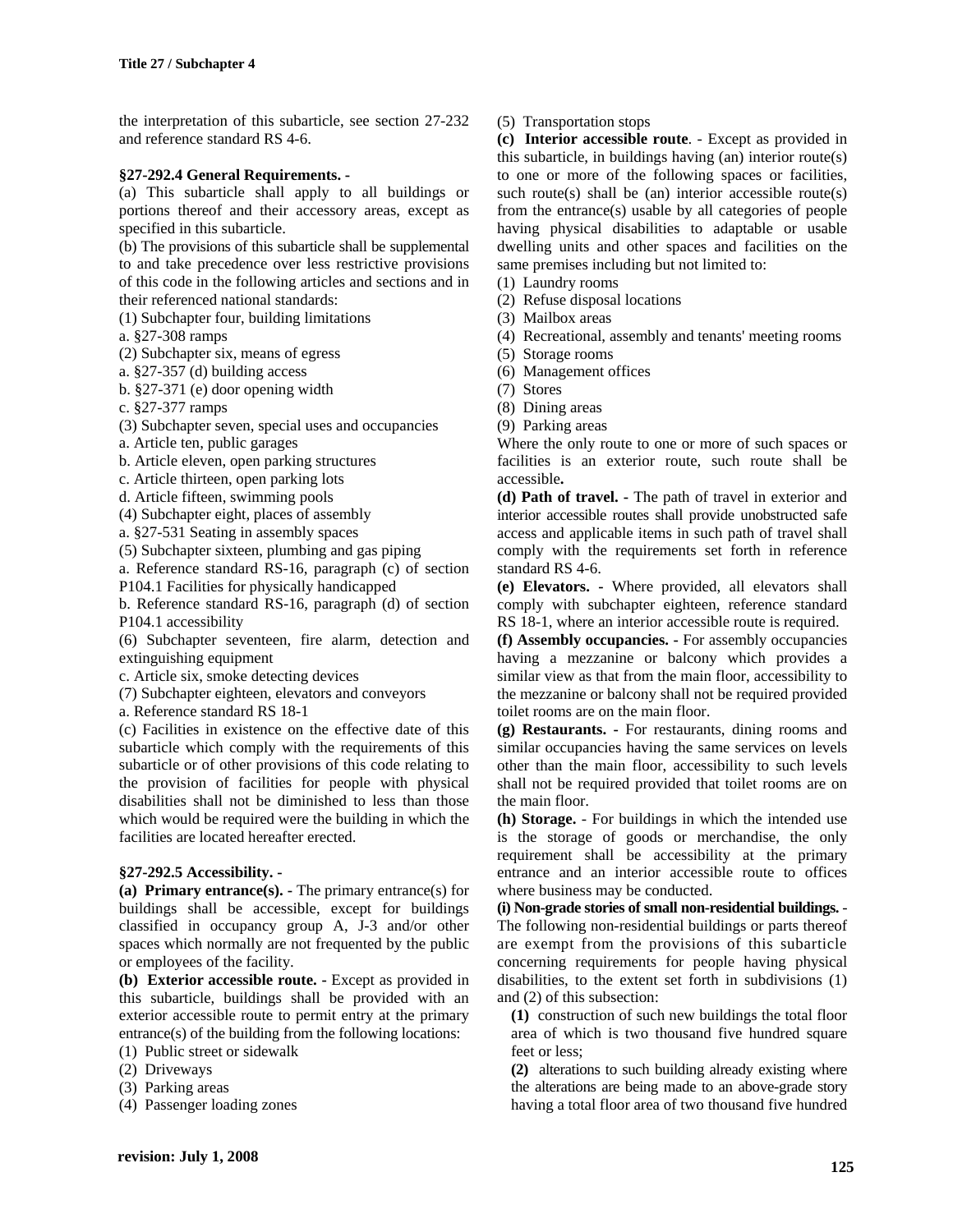square feet or less or to a below-grade story having a total floor area of two thousand square feet or less.

Notwithstanding the foregoing, floor areas frequented by the public for assembly, governmental, public utility or health facility purposes shall not be exempted unless equivalent functional accessible facilities are provided on the first story.

**\*\***(A) Where the floor area is more than two thousand five hundred square feet but less than five thousand square feet, a vertical wheelchair lift enclosed in construction having the required fire-resistance rating and connecting not more than two contiguous levels is permitted in lieu of an accessible route as set forth in reference standard RS 4-6.

**\*\***(B) Where the below-grade cumulative floor area is more than two thousand square feet but not more than five thousand square feet, a vertical wheelchair lift enclosed in construction having the required fireresistance rating and connecting not more than two contiguous levels is permitted in lieu of an accessible route as set forth in reference standard RS 4-6.

*\*\*(j) and (k) enacted but (A) and (B) probably intended as subparts of §27-292.5( i)(2)*

#### **\*§27-292.6 Waiver of requirements.-**

(1) The commissioner may waive the requirements of this subarticle or of subdivision (d) of section 27-357 of this code for the alteration of existing buildings, and for any new building for which a formal application together with plans required by such application was filed with an agency of the city or with the battery park city authority prior to September first, nineteen hundred eighty-seven, when such application was required by law or regulation to be approved by such agency; provided, however, that such waiver would not significantly adversely affect provisions for health, safety and security and that equally safe and proper alternatives are prescribed and, further, that such waiver is based upon a specific finding that strict compliance with the requirement:

- (a) would create an undue economic burden; or
- (b) would not achieve its intended objective; or
- (c) would be physically or legally impossible; or

(d) would be unnecessary in light of alternatives which insure the achievement of the intended objective or which, without a loss in the level of safety, achieve the intended objective more efficiently, effectively or economically; or

(e) would entail a change so slight as to produce a negligible additional benefit consonant with the purposes of this code.

(2) Each application for a waiver under subdivision one of this section shall be made to the commissioner in writing, setting forth each requirement sought to be waived and the specific reason or reasons therefor. The commissioner shall determine, under all of the

circumstances presented by such application, which of such requirements may appropriately be waived. The commissioner shall render such determination in a writing, which shall set forth in detail, the commissioner's findings and conclusions with respect to each requirement sought to be waived. A copy of such written determination shall be forwarded to the applicant. Such written determination shall be filed with the department and shall be available for public inspection.

(3) The mayor's office for the handicapped or its successor agency shall be consulted by and shall advise the commissioner concerning each application for a waiver under this section.

*\*Local Law 65-1988.*

**§27-292.7 Special requirements of other city departments. -** The commissioner upon good cause may waive the requirements of this subarticle for the construction of buildings or spaces, or for the alteration of existing buildings to meet the special requirements of other city departments in regard to any of the following:

(a) Firehouses

- (b) Correctional facilities
- (c) Cargo handling facilities on the waterfront
- (d) Wholesale food markets

## **§27-292.8 Adaptable dwelling units. – (a) General requirements.**

(1) Adaptable dwelling units are units that contain habitable rooms, kitchens, kitchenettes and bathrooms in residential buildings other than in occupancy group J-3 which when constructed are on an accessible route (except as set forth in this subdivision) and are constructed and equipped as defined in section 27-232 and as set forth in this subarticle so that they can be converted to be used, with a minimum of structural change, by all categories of people having physical disabilities.

(2) Such units shall be provided with door widths and clear floor spaces for making dwelling units usable as set forth in reference standard RS 4-6 when occupied by people having physical disabilities.

(3) Interior access, floor surfaces, adaptable kitchens, adaptable kitchenettes and adaptable bathrooms in these dwelling units shall comply with the requirements set forth in reference standard RS 4-6.

(4) Where an adaptable dwelling unit occupies two or more stories within itself, accessibility shall only be required at the first story of such dwelling unit provided that:

a. The second story is accessible from without; or that

b. Equivalent accessible functional facilities are provided on the first story; or that

c. The stair within the dwelling unit has a minimum width of three feet.

#### **(b) Number of adaptable dwelling units. -**

(1) All dwelling units in buildings with elevators shall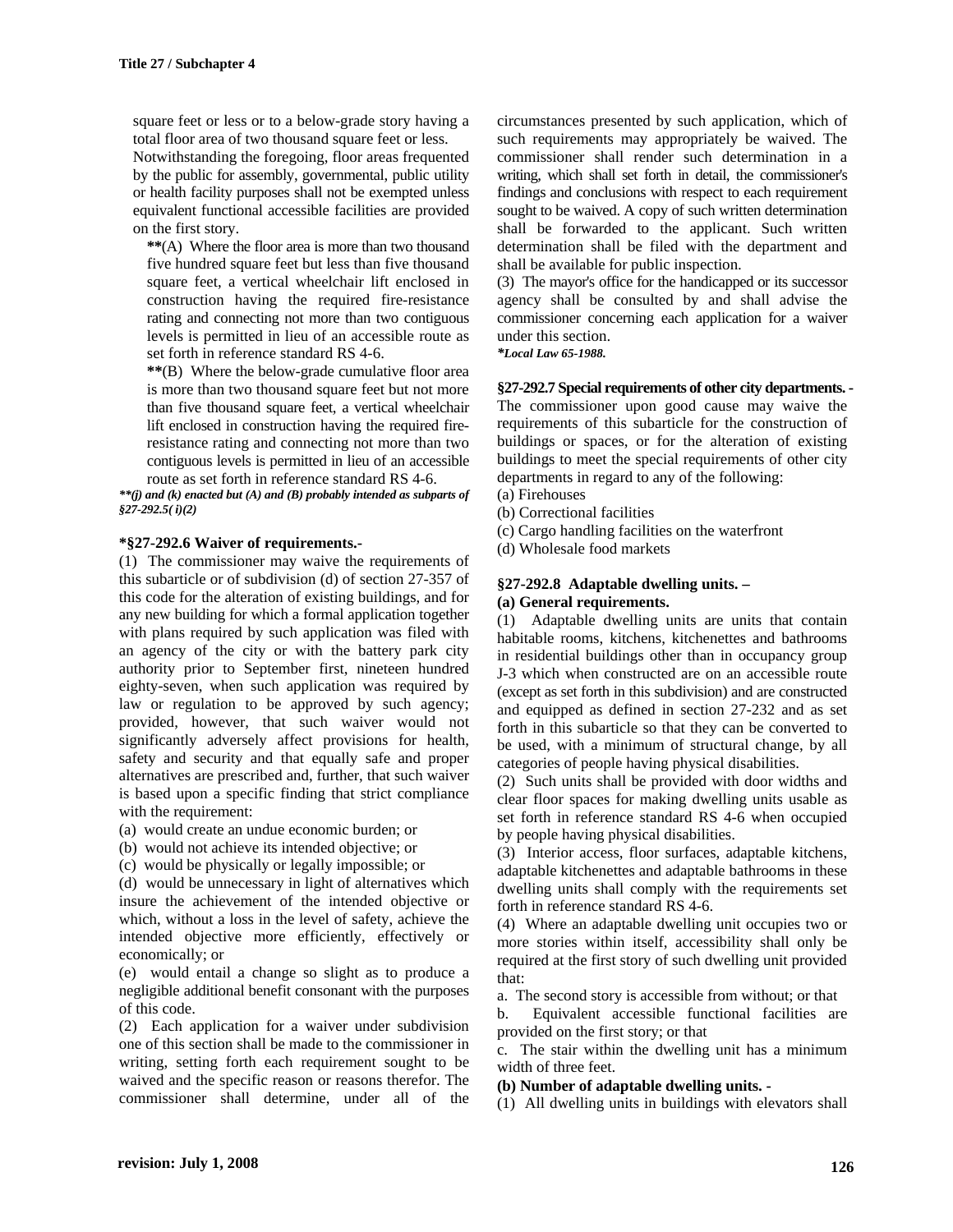be adaptable unless usable dwelling units are provided in accordance with section 27-292.9.

(2) At least one but not less than twenty-five percent of the total number of dwelling units in buildings without an elevator, which have dwelling units on the ground floor and which contain three or more dwelling units, shall be adaptable, unless usable dwelling units are provided in accordance with section 27-292.9. Such adaptable dwelling unit(s) shall be located on the ground floor. Where determination by percentage results in a number containing a decimal of 0.5 or more, the next higher number shall be used, but such number shall not exceed the number of dwelling units actually proposed for the ground floor.

**(c) Adaptable bathrooms, kitchens and kitchenettes.**

**-** Adaptable bathrooms, kitchens and kitchenettes within adaptable dwelling units shall be constructed and equipped in accordance with requirements set forth in reference standard RS 4-6 with respect to the following: Access doorway or opening

Clear floor space

Floor surface

Bathroom, kitchen and kitchenette facilities and controls capable of being made usable

Space and utilities for usable range, (or cooktop or oven), refrigerator/freezer, (dishwasher if provided).

Such items shall include water closet and toilet paper dispenser, lavatory and removable base cabinet, mirrors, medicine cabinet, bathtub and controls, bathtub and shower enclosure, reinforced areas for grab bars, clearance between opposing base cabinets, counter tops, appliances and walls, adjustable or replaceable sink and removable base cabinet, as well as storage cabinets, drawers and shelves.

**(d) Washing machines and clothes dryers within adaptable dwelling units.** - Where washing machines and clothes dryers are located within adaptable dwelling units, they shall comply with or be capable of being converted to the requirements set forth in reference standard RS 4-6.

**(e) Emergency warning devices within adaptable dwelling units. -** Emergency warning devices within adaptable dwelling units shall be capable of being converted to audible and visual indication as required and to conform to the requirements set forth in subchapter seventeen, article six, reference standard RS 17-11, reference standard RS 17-12 and reference standard RS 4-6.

## **§27-292.9 Usable dwelling units. -**

### **(a) General requirements. -**

(1) Usable dwelling units are units in residential buildings in other than occupancy group J-3 which are accessible, constructed and equipped, as defined in section 27-232 and as set forth in this subarticle, so as to be usable by people having physical disabilities. A usable dwelling unit shall be established by conversion from an adaptable dwelling unit when the unit becomes occupied by a person having a physical disability.

(2) Access, storage, controls, windows, doors, floor surfaces, kitchens, kitchenettes and bathrooms, appliances and emergency warning devices in these units shall comply with the requirements set forth in reference standard RS 4-6.

**(b) Number of usable dwelling units.** (1) Hotels. - In lieu of the requirements of section 27-292.8 in buildings in occupancy group J-1 having ten or more units, not less than five percent of the total number of units shall be constructed as usable units. In all buildings in occupancy group J-1 there shall be available portable smoke detectors of both audible and visual design. The number of detectors available shall be three percent of the number of sleeping rooms with a minimum of one operational detector per building. Proprietors shall post conspicuously a sign at least three inches in height, at the main desk or other similar station, advising of the availability of such detectors. Such detectors shall have a flash frequency range of sixty to one hundred twenty flashes per minute; and, where the average illuminance with motion present is more than twenty lumens per square foot, the visible signaling appliance shall have an effective intensity rating between one hundred and one thousand candela. Hard wiring of audible/visual detectors into an existing central closed-circuit alarm system shall be permitted in lieu of such portable detectors. Where determination by percentage results in a number containing a decimal of 0.5 or more, the next higher number shall be used. Notwithstanding the foregoing, entrance doors to all dwelling units in occupancy group J-1 having ten or more units, and to all bathrooms in such units, shall be no less than thirty-two inches in width.

(2) Adult residential care facilities.- All units in adult residential care facilities shall be usable. "Adult residential care facility" shall mean a family type home for adults, a shelter for adults, a residence for adults, an enriched housing program or an adult home, which contains three or more dwelling units and which provides board and temporary or long-term residential care and services to adults who, though not requiring continual medical or nursing care, are by reason of physical or other limitations associated with age, physical or mental disabilities or other factors unable or substantially unable to live independently. Such facilities shall be considered to be within occupancy group J-2.

**(c) Usable bathrooms, kitchens and kitchenettes. -** Usable bathrooms, kitchens and kitchenettes within usable dwelling units shall be constructed and equipped in accordance with requirements set forth in reference standard RS 4-6 with respect to the following: Access doorway or opening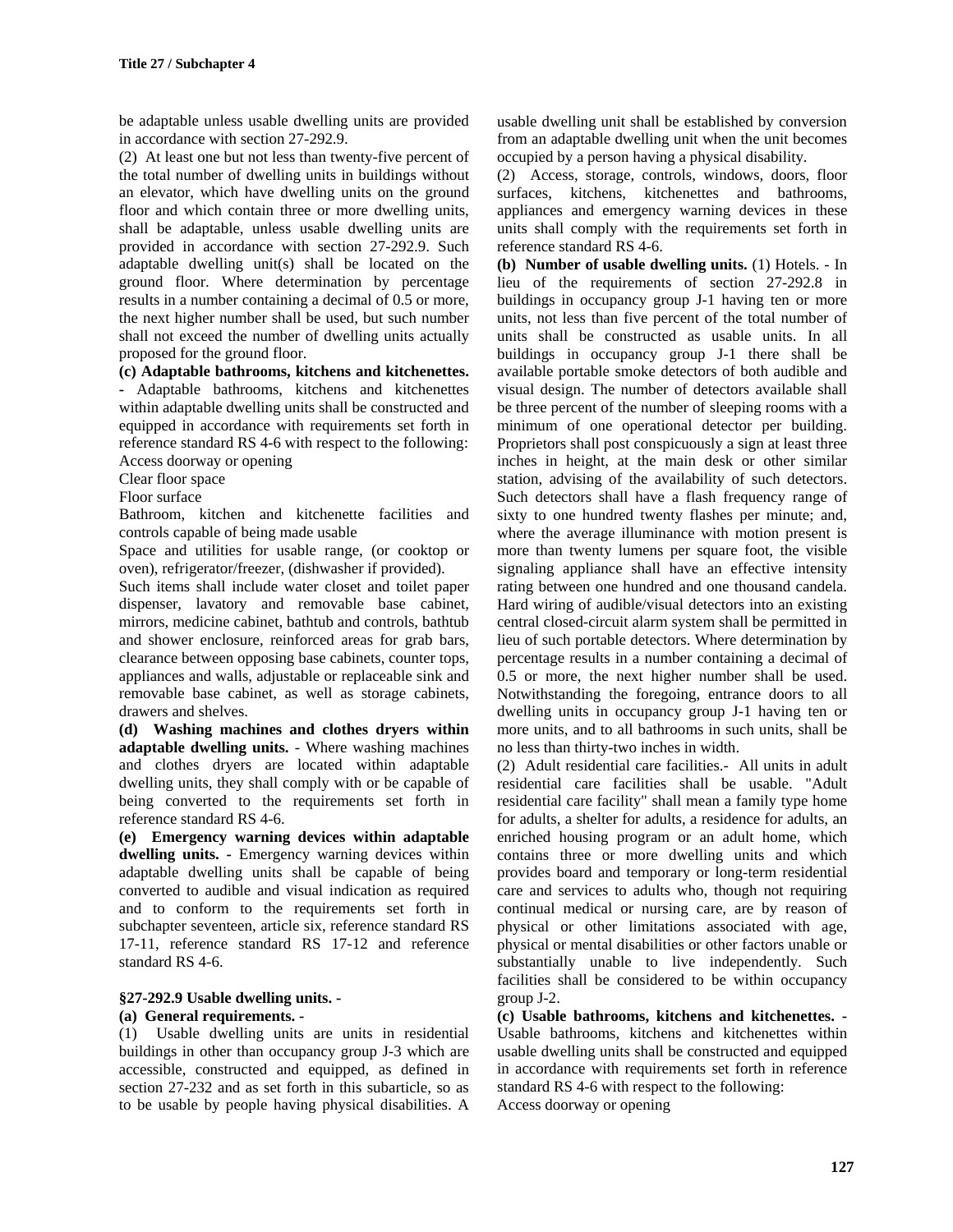#### Clear floor space

Floor surface

Bathroom, kitchen and kitchenette facilities and controls

Space and utilities for usable range, (or cooktop or oven), refrigerator/freezer, (dishwasher if provided).

Such items shall include usable water closet and toilet paper dispenser, lavatory and base cabinet, bathtub and controls, bathtub and shower enclosure, grab bars, clearance between opposing base cabinets, counter tops, appliances and walls, sink and base cabinet.

**(d) Washing machines and clothes dryers within usable dwelling units. -** Where washing machines and clothes dryers are located within usable dwelling units, they shall comply with or be capable of being converted to the requirements set forth in reference standard RS 4- 6.

**(e) Emergency warning devices within usable dwelling units. -** Emergency warning devices within usable dwelling units shall be capable of being converted to audible and visual indication as required and to conform to the requirements set forth in subchapter seventeen, article six, reference standard RS 17-11, reference standard RS 17-12 and reference standard RS 4-6.

# **§27-292.10 Usable spaces. -**

### **(a) Functional spaces and rooms.**

(1) Except as otherwise provided in section 27-292.5, spaces and rooms intended for general public and occupant use shall be accessible and usable. Such spaces and rooms include but are not necessarily limited to the following:

Mercantile spaces

Industrial spaces

Business spaces

Assembly spaces

Educational spaces

Institutional spaces

Toilet rooms

Bathrooms, bathing facilities, shower rooms.

(2) Doors and floor surfaces in usable spaces shall comply with the requirements set forth in reference standard RS 4-6.

(3) Where seating, tables and/or work stations are provided in usable spaces, at least one and not less than five percent shall comply with the requirements set forth in reference standard RS 4-6.

#### **(b) Toilet rooms. -**

(1) The location and number of water closets, urinals and lavatories shall be provided in accordance with the requirements set forth in table RS 16-5.

(2) Except where exempted in subdivision (i) of section 27-292.5 or section 27-292.6, facilities for people having physical disabilities shall be provided in toilet rooms or in a readily accessible location. Where such toilet room is designed for use by not more than one person at a time and has provision for locking from the inside, such toilet room shall be permitted to be used by either sex.

(3) Where toilet rooms are not accessible by elevator, they shall be located so that people with physical disabilities need not travel more than one story thereto by ramp.

#### **(c) Bathing facilities. -**

(1) The location and number of plumbing fixtures shall be provided in accordance with the requirements set forth in table RS 16-5 and in reference standard RS 4-6. (2) Each required bathing facility shall be accessible and at least one of each type of fixture or accessory that is provided in such bathing facility shall comply with the requirements set forth in table \*RS 16-4 and in reference standard RS 4-6.

*\*As enacted but RS 16-5 probably intended.*

#### **§27-292.11 Assembly spaces. -**

(a) Assembly spaces other than places of assembly shall be provided with a minimum of accessible wheelchair viewing positions as follows:

| Capacity of Assembly | Number of Viewing |
|----------------------|-------------------|
| Space                | Positions         |
| 1 to 25              | Minimum 1         |
| $26$ to $50$         | Minimum 2         |
| 51 to 74             | Minimum 3         |

(b) Places of assembly shall be provided with accessible wheelchair viewing positions in accordance with subparagraph h of paragraph (1) of subdivision (a) of section 27-531.

(c) Size and placement of wheelchair location, surfaces, access to performing area and listening systems, where required, shall comply with the provisions of reference standard RS 4-6. These positions may be utilized by persons who do not use wheelchairs provided that the positions are delineated on the approved seating plans, the seating is readily removable and the positions are unsold one full working day before the performance.

**§27-292.12 Public toilet rooms.** - Where public toilet rooms are provided, there shall be at least one water closet stall and lavatory fixture for each sex which is accessible to and usable by people having physical disabilities and complies with the requirements of paragraph (c) of section P104.1 of reference standard RS 16-1 and reference standard RS 4-6.

#### **§27-292.13 Drinking fountains. -**

(a) Location and number of drinking fountains shall be provided in accordance with the requirements set forth in table 16-5.

(b) At least one drinking fountain on a story on which drinking fountains are provided shall be accessible and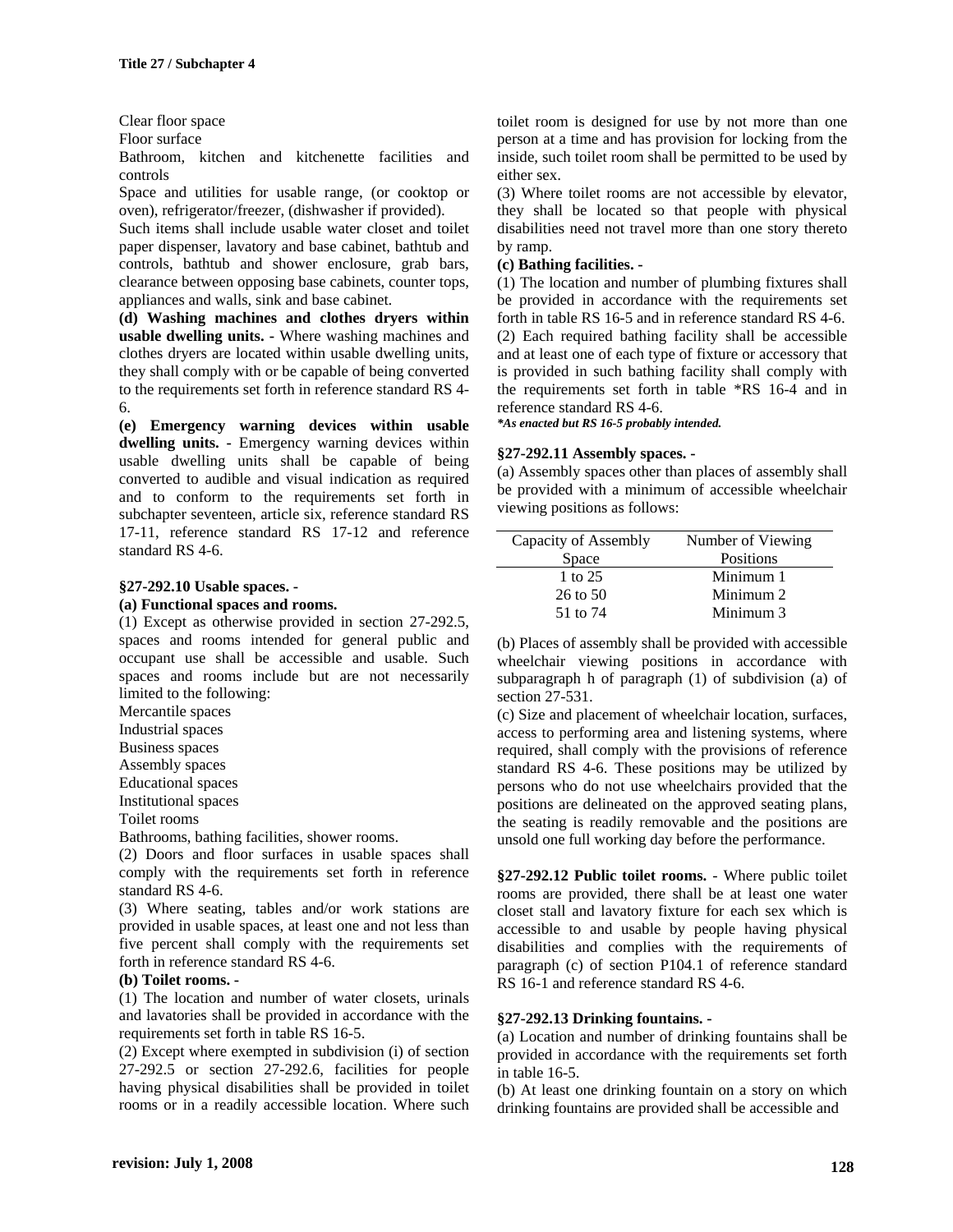comply with the requirements set forth in reference standard RS 4-6.

(c) Where outside drinking fountains are provided, at least one shall be accessible and comply with the requirements set forth in reference standard RS 4-6.

**§27-292.14 Public telephones. -** At each location where public telephones are provided, at least one telephone shall be accessible and usable by people who use wheelchairs and at least one telephone shall be accessible and usable by persons with hearing impairment, and each such accessible telephone shall comply with the requirements set forth in reference standard RS 4-6.

**§27-292.15 Alarms. -** Where emergency warning systems are provided in spaces used by people having physical disabilities such systems shall comply with the requirements set forth in reference standard RS 4-6. Portable audible/visual smoke detecting devices in existing group J-1 occupancies shall comply with the provisions of paragraph (1) of subdivision (b) of section 27-292.9.

**§27-292.16 Controls and operating mechanisms. -** Where controls and operating mechanisms for light switches, dispensers, alarms and other similar devices are provided, they shall be accessible and comply with the requirements set forth in reference standard RS 4-6.

**§27-292.17 Tactile warnings.** - Tactile warnings shall be provided at hazardous locations on floors, doors, stairs, hazardous vehicular areas and pools, and shall comply with applicable requirements as set forth in reference standard RS 4-6.

#### **§27-292.18 Signage. -**

(a) Symbols of accessibility shall be provided at the following locations:

Parking spaces designated as reserved for people having physical disabilities

Passenger loading zones

Public toilet and bathing facilities

Drinking fountains

Public telephones

(b) Information and directional signage shall be provided where deemed necessary.

(c) Symbols and characters shall comply with the applicable requirements set forth in reference standard RS 4-6.

#### **§27-292.19 Parking spaces. -**

(a) Where parking areas or garages are provided, at least one parking space but not less than five percent of the total number of parking spaces provided shall be suitable for use by people having physical disabilities.

Where determination by percentage results in a number containing a decimal of 0.5 or more, the next higher number shall be used.

(b) Location, space, size and signage for parking spaces suitable for use by people having physical disabilities shall comply with provisions set forth in reference standard RS 4-6.

**§27-292.20 Passenger loading zones.** - Where passenger loading zones are provided, location and access aisles for at least one vehicle (with respect to multiple dwellings) or zones (with respect to other buildings) shall comply with the requirements set forth in reference standard RS 4-6.

*\* Local Law 58-1987.*

#### **ARTICLE 3 FIRE DISTRICTS**

**§[C26-402.1] 27-293 Inside fire districts. -** The following city areas are hereby established as being inside the fire districts:

- (a) All of the borough of Manhattan.
- (b) All of the borough of Bronx.
- (c) All of the borough of Brooklyn.

(d) Such portions of the boroughs of Staten Island and Queens as are indicated on the "fire district maps" (reference standards RS 4-1 and RS 4-2).

**§[C26-402.2] 27-294 Outside fire districts.** - All areas not included inside the fire districts shall be designated as outside fire districts.

**§[C26-402.3] 27-295 Mixed districts. -** Any building located on the boundary line of a fire district, so that it is both inside and outside the district, shall be of a type of construction required for the fire districts if more than twenty-five per cent of the total floor area of the building is located therein.

#### **ARTICLE 4 LIMITATIONS INSIDE THE FIRE DISTRICTS**

**§[C26-403.1] 27-296 Limitations.** - No buildings in those combinations of construction classes and occupancy groups prohibited by tables 4-1 and 4-2 shall be erected inside the fire districts or shall be moved from outside to inside the fire districts, or from one lot to another inside the fire districts. No building or space classified in occupancy group J-1 or J-2 may be located on a lot containing a building classified in construction group I-E, II-D or II-E.

**§[C26-403.2] 27-297 Exemptions. -** The following constructions shall be exempt from the provisions of section 27-296 of this article:

**(a) One- or two-family dwellings.** - One- or two-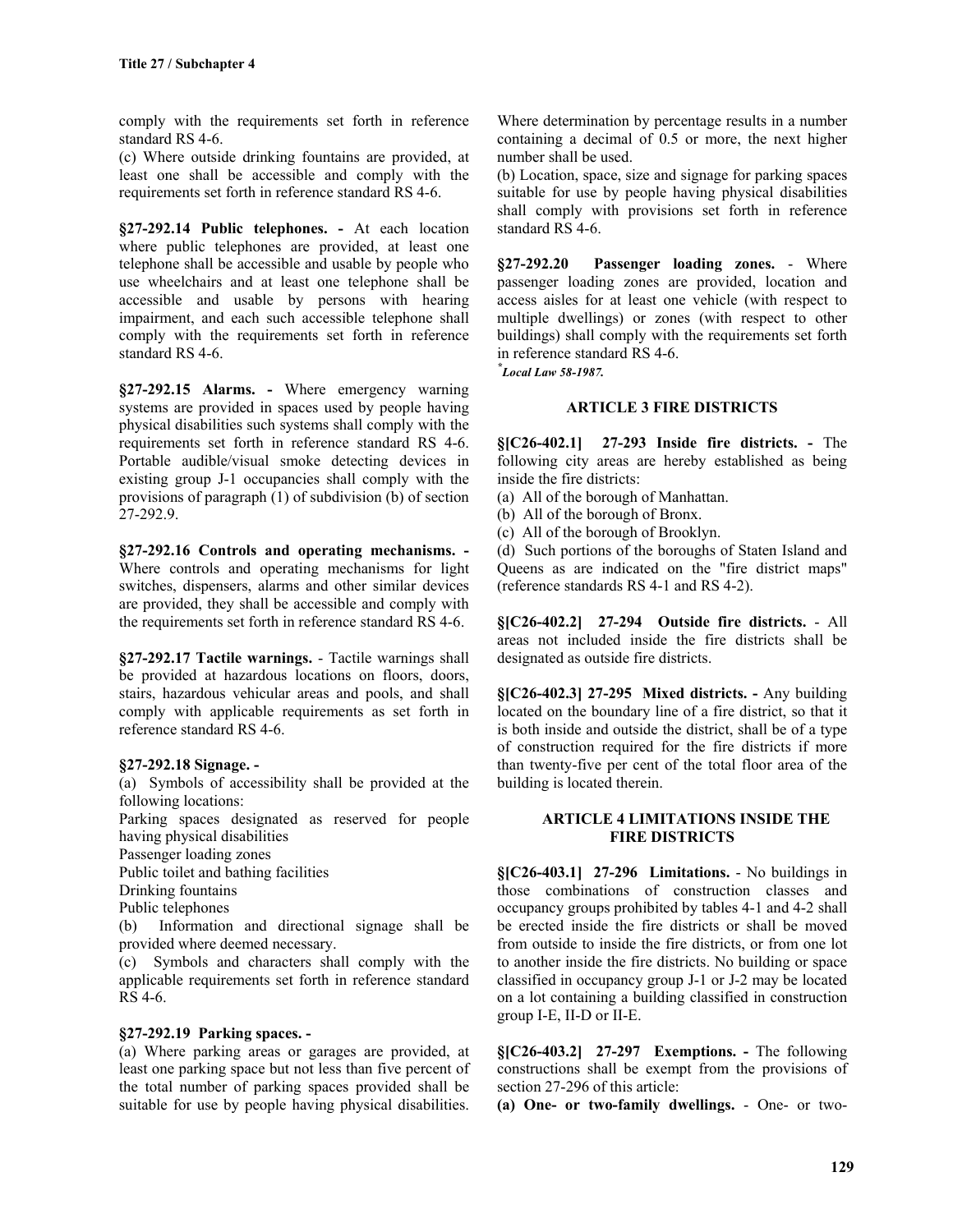family detached or semi-detached dwellings of two stories or less in height and two thousand five hundred square feet or less in area located within zoning residence districts  $[R-2, R3-1, R3-2, R-4 \text{ and } R-5]^*$  may be constructed or reconstructed of construction groups II-D combustible materials, or if damaged for any cause, only the damaged portions shall be required to be reconstructed to conform to II-D construction. In addition, one-family dwellings located within zoning residence district  $[R. -1]^*$  anywhere in the city, may be of combustible group II-E construction in conformance with the area and height limits established by tables 4-1 and 4-2.

## *\* Copy in brackets not enacted but probably intended.*

 **(b) Fences. -** Fences not over six feet high may be erected of wood or other combustible material.

**(c) Storm enclosures, bay windows, etc. -** Storm enclosures, bay windows and similar appendages may be constructed of combustible materials in accordance with the provisions of section 27-336 of article four of subchapter five of this chapter.

**(d) Accessory buildings for open parking lots.** - Parking lot offices and similar accessory buildings not more than ten feet high and not more than one hundred fifty square feet in area may be constructed of combustible materials when on the same lot or accessory to a lot used for motor vehicle parking, and when located at least six feet from any lot line or building.

**(e) Temporary structures. -** Temporary platforms, reviewing stands, and similar miscellaneous structures may be constructed of combustible materials and used for a limited period of time, subject to the approval of the commissioner.

**(f) Greenhouse. -** Greenhouses may be constructed of combustible materials when accessory to a one - or two-family dwelling on the same lot and when located at least six feet from any lot line or building.

**(g) Roof structures.** - Cooling towers, antenna supports, and other roof structures may be constructed of combustible materials in accordance with the provisions of section 27-338 of subchapter five of this chapter.

**(h) Bins, tanks, and towers. -** Coal and material bins, water towers, tank structures, and trestles may be constructed of wood planking and timbers of dimensions not less than as required for class II-A construction when not over thirty-five feet high and having an exterior separation of at least thirty feet.

**(i) Signs. -** Ground signs, wall signs, roof signs, and temporary signs may be constructed of combustible materials within the limitations established in article eighteen of subchapter seven of this chapter.

#### **§[C26-403.3] 27-298 Additions to existing buildings.**

**-** No building inside the fire districts may be increased

in area or height to exceed the limitations of tables 4-1 and 4-2. (See Tables 4-1 and 4-2).

#### **ARTICLE 5 LIMITATIONS OUTSIDE THE FIRE DISTRICTS**

**§[C26-404.1] 27-299 Limitations. -** No buildings in those combinations of construction classes and occupancy groups prohibited by tables 4-1 and 4-2 shall be erected outside the fire districts. No building or space classified in occupancy group J-1 or J-2 may be located on a lot containing a building classified in construction group I-E, II-D or II-E. No building classified in construction group I-E, II-D or II-E shall be located on a lot containing a building or space classified in occupancy group J-1 or J-2.

**§[C26-404.2] 27-300 Additions to existing buildings.** - No building outside of the fire districts may be increased in area or height to exceed the limitations of tables 4-1 and 4-2.

#### **ARTICLE 6 AREA LIMITATIONS**

**§[C26-405.1] 27-301 Area limitations of buildings.** - No building or building section shall be constructed or altered so as to exceed the area limits established by tables 4-1 and 4-2 based on the occupancy group classification of the building or building section, except as these may be specifically modified by other provisions of this code.

**§[C26-405.2] 27-302 Area limitations of spaces. -** No occupancy within a building or building section shall be constructed or altered so as to exceed in total cumulative area the area limits established by tables 4-1 and 4-2, except as these may be specifically modified by other provisions of this code.

**§[C26-405.3] 27-303 Frontage increase. -** When a building has more than twenty-five per cent of the total perimeter of the building fronting directly upon a street or frontage space, the tabular areas listed in tables 4-1 and 4-2 may be increased 1.33 per cent for each one per cent of such excess frontage.

**§[C26-405.4] 27-304 Existing excessive area**. - Any building existing on December sixth, nineteen hundred sixty-eight that exceeds the maximum allowable area permitted under the provisions of this section, may be enlarged if the addition is separated from the existing building by a fire division meeting the requirements of subchapter five of this chapter, and if the additional area does not exceed the limits established by tables 4-1 and 4-2 for the specific occupancy group and construction class.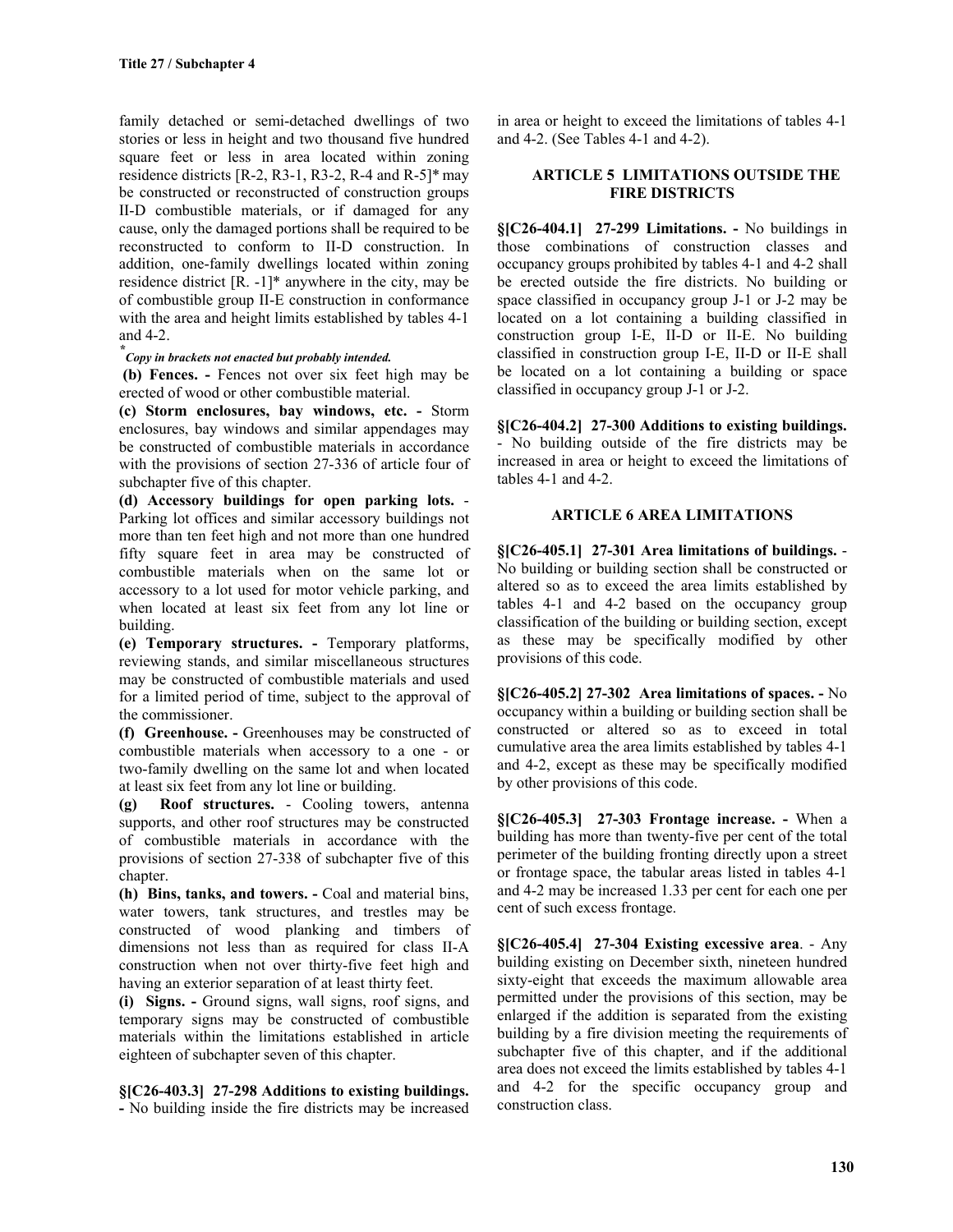### **ARTICLE 7 HEIGHT LIMITATIONS**

**§[C26-406.1] 27-305 Height limitations of buildings. -** No building or building section shall be constructed or altered so as to exceed the height limits established by tables 4-1 and 4-2 based on the occupancy group classification of the building or building section, except as these may be specifically modified by other provisions of this code.

**§[C26-406.2] 27-306 Measurement.** - In applying the provisions of this code governing height limits, the following appurtenant structures shall not be included in the height of the building unless the aggregate area of all such structures exceeds thirty-three and one-third percent of the area of the roof of the building upon which they are erected:

(a) Roof tanks and their supports.

(b) Ventilating, air conditioning, and similar building service equipment.

(c) Roof structures, bulkheads, and penthouses.

(d) Chimneys.

(e) Parapet walls four feet or less in height.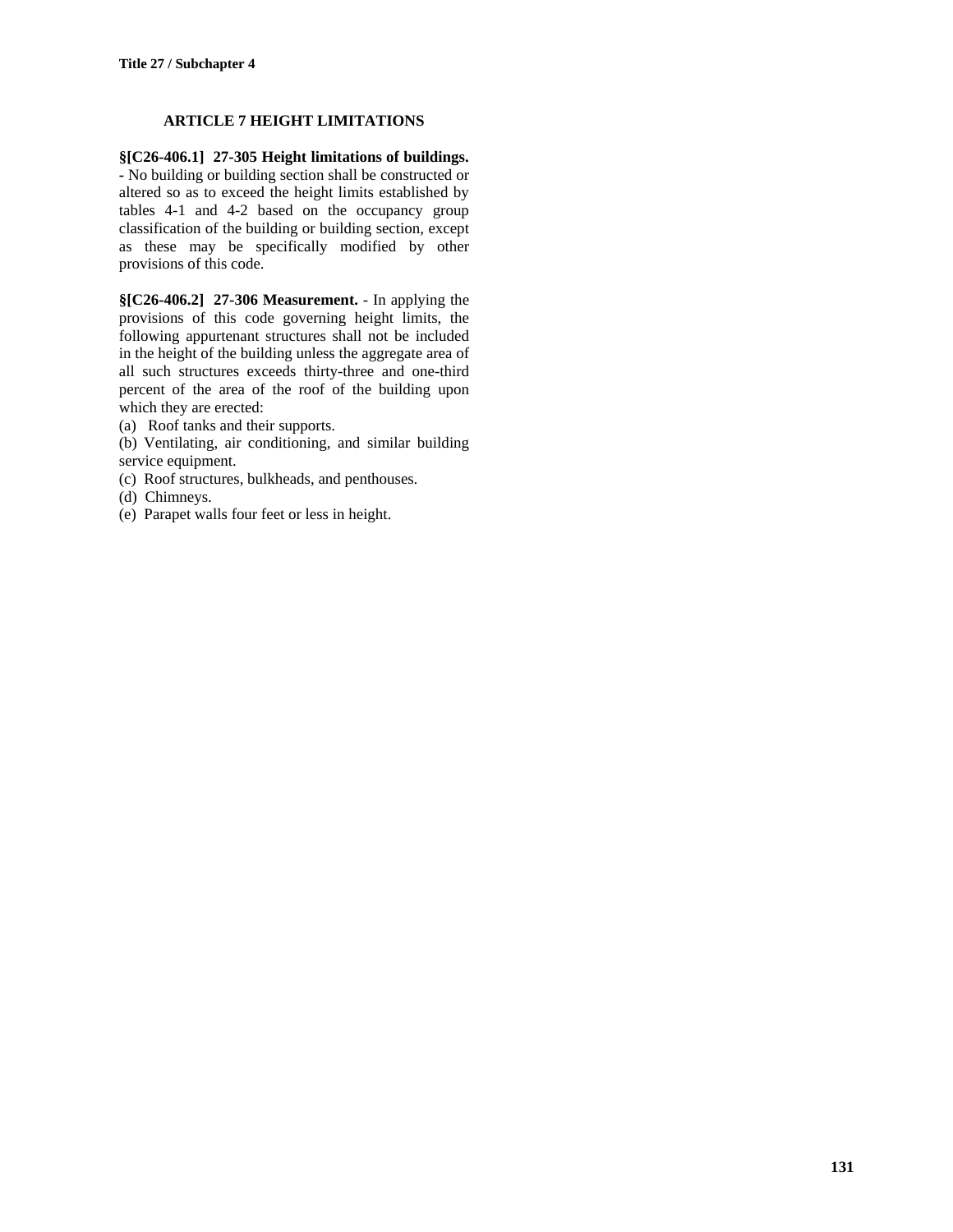| Occupancy                                     | NONCOMBUSTIBLE CONSTRUCTION GROUP I |                      |                      |                      |                             | COMBUSTIBLE CONSTRUCTION GROUP II |                          |                          |                       |                       |                       |
|-----------------------------------------------|-------------------------------------|----------------------|----------------------|----------------------|-----------------------------|-----------------------------------|--------------------------|--------------------------|-----------------------|-----------------------|-----------------------|
| Group                                         |                                     | Class IA             | Class IB             | Class <sub>IC</sub>  | Class ID                    | Class IE                          | Class IIA                | Class IIB                | Class IIC             | Class IID             | Class IIE             |
| <b>HIGH HAZARD</b>                            | Area                                | N. P.                | N. P.                | N. P.                | N. P.                       | N. P.                             | N. P.                    | N. P.                    | N. P.                 | N. P.                 | N. P.                 |
| $A^e$                                         | Height                              |                      |                      |                      |                             |                                   |                          |                          |                       |                       |                       |
| <b>STORAGE</b>                                | Area                                | 1.000                | 1,000                | 1.000                | 1,000                       | 1,000                             | 1.000                    | 1,000                    | N. P.                 | 1,000                 | N. P.                 |
| $B-1$                                         | Height                              | $75' - 0''$          | $75' - 0''$          | $65' - 0''(5)$       | $65' - 0''(5)$              | $40'-0''(3)$                      | $50'-0''(4)$             | $50'-0''(4)$             |                       | $40'-0''(3)$          |                       |
| <b>STORAGE</b>                                | Area                                | 5,000                | 5,000                | 5,000                | 5,000                       | 5,000                             | 5,000                    | 5,000                    | 5,000                 | 5,000                 | 2,100                 |
| $B-2^b$                                       | Height                              | $75' - 0''$          | N.L.                 | $75' - 0''$          | $75' - 0''(6)$              | $40'-0''(3)$                      | $75'-0''(6)$             | $75' - 0''(6)$           | $40'-0''(3)$          | $40'-0''(3)$          | $40'-0''(3)$          |
| <b>MERCANTILE</b>                             | Area                                | 7,500<br>$75' - 0''$ | 7,500<br>$75' - 0''$ | 7,500<br>$75' - 0''$ | 7,500<br>$75' - 0''(6)$     | 7,500<br>$40'-0''(3)$             | 7,500<br>$75'-0''(6)$    | 7,500<br>$75' - 0''(6)$  | 5,600<br>$40'-0''(3)$ | 8,400<br>$40'-0''(3)$ | 2,100<br>$40'-0''(3)$ |
| C<br><b>INDUSTRIAL</b>                        | Height<br>Area                      | 7,500                | 7,500                | 7,500                | 7,500                       | 3,500                             | 7,500                    | 7,500                    |                       | 1,400                 |                       |
| $D-1$                                         | Height                              | $75' - 0''$          | $75' - 0''$          | $65' - 0''(5)$       | $65' - 0''(5)$              | $40'-0''(3)$                      | $50'-0''(4)$             | $50'-0''(4)$             | N. P.                 | $40'-0''(3)$          | N. P.                 |
| <b>INDUSTRIAL</b>                             | Area                                | N.L.                 | N.L.                 | N.L.                 | 17,500                      | 10,500                            | 14,700                   | 14,700                   | 5,600                 | 8,400                 | 2,100                 |
| $D-2$                                         | Height                              | $75' - 0''$          | $75' - 0''$          | $75' - 0''$          | $75' - 0''(6)$              | $40'-0''(3)$                      | $75'-0''(6)$             | $75' - 0''(6)$           | $40'-0''(3)$          | $40'-0''(3)$          | $40'-0''(3)$          |
| <b>BUSINESS</b>                               | Area                                |                      |                      |                      |                             | 10,500                            | 14,700                   | 14,700                   | 5,600                 | 8,400                 | 2,100                 |
| E                                             | Height                              | $75 - 0$ "d,f        | $75^{\circ}$ -0"d,f  | $N.L.75'-0''d.f$     | $75 - 0$ <sup>d,f</sup>     | $40'-0''(3)$                      | $75' - 0''(6)$           | $75' - 0''(6)$           | $40'-0''(3)$          | $40'-0''(3)$          | $40'-0''(3)$          |
| <b>ASSEMBLY</b>                               | Area                                |                      |                      | N.L.                 | 17,500                      | 10,500                            | 14,700                   | 14,700                   | 5,600                 | 8,400                 | 2,100                 |
| $F-1$                                         | Height                              | $75' - 0''$          | $75' - 0''$          | $75' - 0''$          | $75' - 0''(6)$              | $40'-0''(3)$                      | $75'-0''(6)$             | $75' - 0''(6)$           | $40'-0''(3)$          | $40'-0''(3)$          | $40'-0''(3)$          |
| <b>ASSEMBLY</b>                               | Area                                | N.L.                 | N.L.                 | N.L.                 | N.L.                        | 17,500                            | N.L.                     | N.L.                     | 12.600                | 15.400                | 9,100                 |
| $F-2$ <sup>c</sup>                            | Height                              |                      |                      |                      |                             | $75' - 0''(6)$                    | $75'-0''(6)$             | $75' - 0''(6)$           | $65' - 0''(5)$        | $75'-0''(6)$          | $65' - 0''(5)$        |
| <b>ASSEMBLY</b>                               | Area                                |                      |                      | N.L.                 | 17,500                      | 10,500                            | 14.700                   | 14,700                   | 5.600                 | 8,400                 | 2.100                 |
| $F-3$                                         | Height                              | $75' - 0''$          | $75' - 0''$          | $75' - 0"$           | $75' - 0''(6)$              | $40^{\circ} - 0^{\circ}(3)$       | $75' - 0''(6)$           | $75' - 0''(6)$           | $40'-0''(3)$          | $40'-0''(3)$          | $40'-0''(3)$          |
| <b>ASSEMBLY</b>                               | Area                                | $75' - 0''$          | $75' - 0''$          | N.L.<br>$75' - 0$ "  | 17,500<br>$75' - 0''(6)$    | 10,500<br>$40'-0''(3)$            | 14,700<br>$75' - 0''(6)$ | 14,700                   | 5,600                 | 8,400<br>$40'-0''(3)$ | 2,100<br>$40'-0''(3)$ |
| $F-4^g$<br><b>EDUCATIONAL</b>                 | Height<br>Area                      | N.L.                 |                      | N.L.                 | 17,500                      | 10,500                            | 14,700                   | $75' - 0''(6)$<br>14,700 | $40'-0''(3)$<br>5,600 | 8,400                 | 2,100                 |
| G                                             | Height                              | $75' - 0''$          | $75' - 0''$          | $75' - 0''$          | $75' - 0''(6)$              | $40'-0''(3)$                      | $75' - 0''(6)$           | $75' - 0''(6)$           | $40'-0''(3)$          | $40'-0''(3)$          | $40'-0''(3)$          |
| <b>INSTITUTIONAL</b>                          | Area                                | 17,500               | 14,000               | 10,500               | 7,000                       |                                   | 4,200                    | 4,200                    |                       |                       |                       |
| $H-1$                                         | Height                              | N.L.                 | $75' - 0''$          | $65' - 0''(5)$       | $50'-0''(4)$                | N.P.                              | $50'-0''(4)$             | $50'-0''(4)$             | N. P.                 | N. P.                 | N. P.                 |
| <b>INSTITUTIONAL</b>                          | Area                                | 17,500               | 14,000               | 10,500               | 7,000                       |                                   | 4,200                    | 4,200                    |                       |                       |                       |
| $H-2$                                         | Height                              | N.L.                 | $75' - 0''$          | $65' - 0''(5)$       | $50^{\circ} - 0^{\circ}(4)$ | N.P.                              | $50'-0''(4)$             | $50' - 0''(4)$           | N. P.                 | N. P.                 | N. P.                 |
| <b>RESIDENTIAL</b>                            | Area                                |                      |                      |                      |                             |                                   |                          |                          |                       |                       |                       |
| $J-1$                                         | Height                              | N. P.                | N. P.                | N. P.                | N. P.                       | N. P.                             | N. P.                    | N. P.                    | N. P.                 | N. P.                 | N. P.                 |
| RESIDENTIAL J-2 When Constructed Subject      | Area                                | N. P.                | N. P.                | N. P.                | N. P.                       | N. P.                             | N. P.                    | N. P.                    | N.P.                  | N. P.                 | N. P.                 |
| to the Requirements of §27-954(t) or Altered  |                                     |                      |                      |                      |                             |                                   |                          |                          |                       |                       |                       |
| Subject to the Requirements of §27-123.2      | Height                              |                      |                      |                      |                             |                                   |                          |                          |                       |                       |                       |
| RESIDENTIAL J-2 When Not Subject to the       |                                     |                      |                      |                      |                             |                                   |                          |                          |                       |                       |                       |
|                                               | Area                                | N.L.                 | N.L.                 | N.L.                 | 17,500                      | N. P.                             | 10,000                   | 10,000                   | 5,600                 | N. P.                 | N. P.                 |
| Requirements of §27-954(t) or Altered Subject | Height                              |                      |                      | $75' - 0''$          | $75' - 0''(6)$              |                                   | $75'-0''(6)$             | $75'-0''(6)$             | $40'-0''(3)$          |                       |                       |
| to the Requirements of §27-123.2              |                                     |                      |                      |                      |                             |                                   |                          |                          |                       |                       |                       |
| <b>RESIDENTIAL</b>                            | Area                                | N.L.                 | N.L.                 | N.L.                 | 17.500                      | 10,500                            | 14.700                   | 14,700                   | 5,600                 | 8,400                 | 2,100                 |
| $J-3$                                         | Height                              |                      |                      | $75' - 0''$          | $75' - 0''(6)$              | $40'-0''(3)$                      | $75' - 0''(6)$           | $75' - 0''(6)$           | $40'-0''(3)$          | $40'-0''(3)$          | $40'-0''(3)$          |
|                                               |                                     |                      |                      |                      |                             |                                   |                          |                          |                       |                       |                       |

## \* **TABLE 4-1 AREA AND HEIGHT LIMITATIONS FOR UNSPRINKLERED BUILDINGS AND SPACES**

N.L.– No Limit

Not Permitted Inside Fire Districts<sup>a</sup>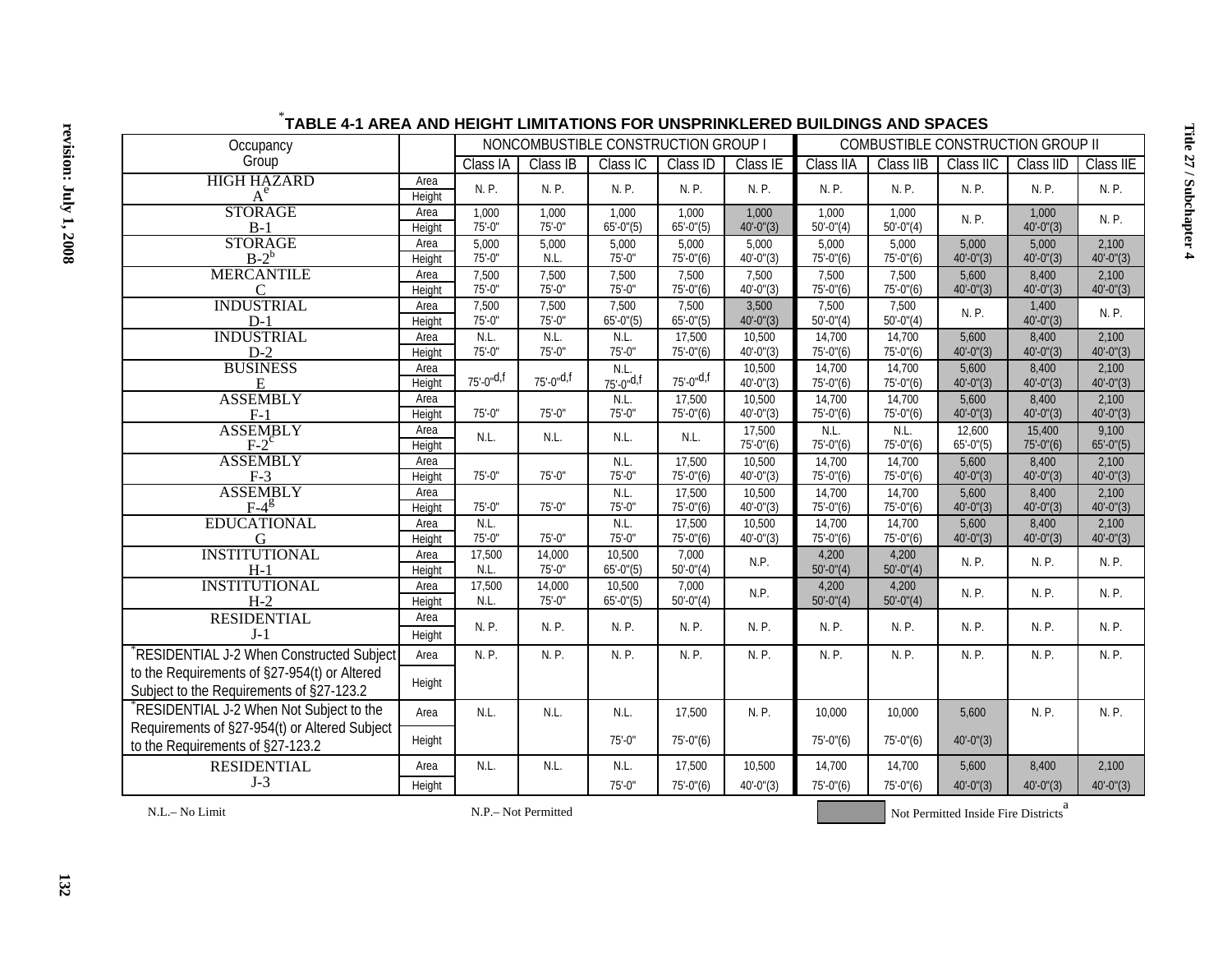#### **Notes for Table 4-1:**

Tabulated areas are given in sq. ft. and establish maximum gross area permitted on any one story within a building or fire area. See section 27-303 and subdivision (e) of section 27-328 for permissible area increases. Tabulated heights are given in feet and number of stories (in parentheses).

a<br>See section 27-297 for construction exemptions.

b See article eleven of subchapter seven of chapter one of this title for area and height limitations of open parking structures.

See paragraph two of subdivision (b) of section  $27-548$  for grandstand limitations.

d See subdivision (c) of section 27-339 for area limitations for existing office buildings one hundred feet or more in height with mechanical ventilation and/or air-conditioning systems that serve floors other than the floor on which the equipment is located.

e Spaces in occupancy group A solely due to their containing gas distribution piping at pressure levels above fifteen psig may be unsprinklered and conform with the area and height limitations set forth in table 4-2, provided other fire protection requirements set forth in section 27-404 and subchapters five and seventeen of chapter one of this title are met.

f See section 27-954 for area limitations for buildings less than seventy-five ft. in height.

 $g^{\text{g}}$ See subdivisions (u) and (v) of section 27-954 for requirements pertaining to F-4 spaces within J-1 buildings, catering establishments and banquet halls with occupant load of three hundred or more persons.

\**Local Law 10-1999.*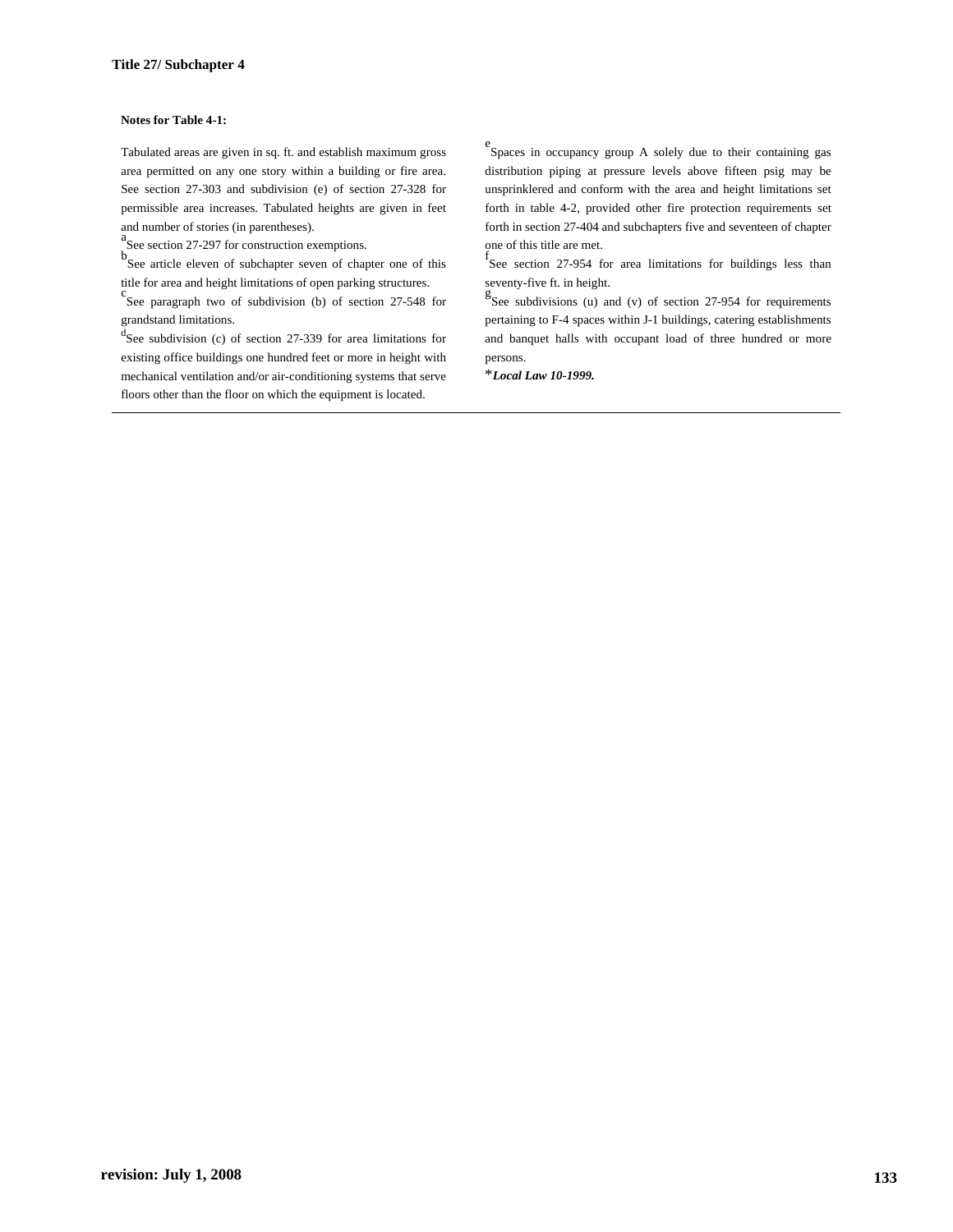| Occupancy            |               | NONCOMBUSTIBLE CONSTRUCTION GROUP I |                |                        |                        |                              | COMBUSTIBLE CONSTRUCTION GROUP II |                |                     |                |                |  |
|----------------------|---------------|-------------------------------------|----------------|------------------------|------------------------|------------------------------|-----------------------------------|----------------|---------------------|----------------|----------------|--|
| Group                |               | Class IA                            | Class IB       | Class IC               | Class ID               | $\overline{\text{Class}}$ IE | Class IIA                         | Class IIB      | Class IIC           | Class IID      | Class IIE      |  |
| <b>HIGH HAZARD</b>   | Area          | N.L.                                | 17,500         | 14,000                 | 10,500                 | 3,500                        | 7,700                             | 7,700          | N.P.                | 1,400          | N.P.           |  |
| A                    | <b>Height</b> |                                     | $75' - 0''(6)$ | 65'0''(5)              | 65'0''(5)              | $40' - 0''(3)$               | $50' - 0''(4)$                    | $50' - 0''(4)$ |                     | $50' - 0''(4)$ |                |  |
| <b>STORAGE</b>       | Area          | N.L.                                | N.L.           | N.L.                   | 17,500                 | 10,500                       | 14,700                            | 14,700         | 5,600               | 8,400          | 2,100          |  |
| $B-1$                | <b>Height</b> |                                     |                | $85' - 0''(7)$         | $75'-0''(6)$           | $50'-0''(4)$                 | $75' - 0''(6)$                    | $75' - 0''(6)$ | $40'-0''(3)$        | $50' - 0''(4)$ | $40' - 0''(3)$ |  |
| <b>STORAGE</b>       | Area          | N.L.                                | N.L.           | N.L.                   | N.L.                   | 17,500                       | N.L.                              | N.L            | 12,600              | 15,400         | 9,100          |  |
| $B-2b$               | Height        |                                     |                |                        | $85' - 0''(7)$         | $50' - 0''(4)$               | $85' - 0''(7)$                    | $85' - 0''(7)$ | $50' - 0''(4)$      | $50' - 0''(4)$ | $50' - 0''(4)$ |  |
| <b>MERCANTILE</b>    | Area          | N.L.                                | N.L.           | N.L.                   | N.L.                   | 17,500                       | N.L.                              | N.L.           | 12,600              | 15,400         | 9,100          |  |
| С                    | Height        |                                     |                |                        | $85' - 0''(7)$         | $50' - 0''(4)$               | $85' - 0''(7)$                    | $85' - 0''(7)$ | $50' - 0''(4)$      | $50' - 0''(4)$ | $50' - 0''(4)$ |  |
| <b>INDUSTRIAL</b>    | Area          | N.L.                                | N.L.           | N.L.<br>$85' - 0''(7)$ | 17,500                 | 10,500                       | 14,700                            | 14,700         | 5,600               | 8,400          | 2,100          |  |
| $D-1$                | <b>Height</b> |                                     |                |                        | $75' - 0''(6)$         | $50' - 0''(4)$               | $75' - 0''(6)$                    | $75' - 0''(6)$ | $40'-0''(3)$        | $50' - 0''(4)$ | $40' - 0''(3)$ |  |
| <b>INDUSTRIAL</b>    | Area          | N.L.                                | N.L.           | N.L.                   | N.L.                   | 17,500                       | N.L.                              | N.L.           | 12,600              | 15,400         | 9,100          |  |
| $D-2$                | <b>Height</b> |                                     |                |                        | $85' - 0''(7)$         | $50' - 0''(4)$               | $85' - 0''(7)$                    | $85' - 0''(7)$ | $50' - 0''(4)$      | $50' - 0''(4)$ | $50' - 0''(4)$ |  |
| <b>BUSINESS</b>      | Area          | N.L.                                | N.L.           | N.L.                   | N.L.                   | 17,500                       | N.L.                              | N.L.           | 12,600              | 15,400         | 9,100          |  |
| E                    | Height        |                                     |                |                        | $85' - 0''(7)$         | $50' - 0''(4)$               | $85' - 0''(7)$                    | $85' - 0''(7)$ | $50' - 0''(4)$      | $50' - 0''(4)$ | $50' - 0''(4)$ |  |
| <b>ASSEMBLY</b>      | Area          | N.L.                                | N.L.           | N.L.                   | N.L.                   | 17,500                       | N.L.                              | N.L.           | 12,600              | 15,400         | 9,100          |  |
| $F-1$                | <b>Height</b> |                                     |                |                        | $85' - 0''(7)$         | $50' - 0''(4)$               | $85' - 0''(7)$                    | $85' - 0''(7)$ | $50' - 0''(4)$      | $50' - 0''(4)$ | $50' - 0''(4)$ |  |
| <b>ASSEMBLY</b>      | Area          | N.L.                                | N.L.           | N.L.                   | N.L.                   | N.L.                         | N.L.                              | N.L.           | 19,600              | N.L.           | 16,100         |  |
| $F-2$                | <b>Height</b> |                                     |                |                        | $85' - 0''(7)$         |                              |                                   |                | $75'-0''(6)$        |                | $75'-0''(6)$   |  |
| <b>ASSEMBLY</b>      | Area          | N.L.                                | N.L.           | N.L.                   | N.L.                   | 17,500                       | N.L.                              | N.L.           | 12,600              | 15,400         | 9,100          |  |
| $F-3$                | <b>Height</b> |                                     |                |                        | $85' - 0''(7)$         | $75' - 0''(4)$               | $85' - 0''(7)$                    | $85' - 0''(7)$ | $50' - 0''(4)$      | $50' - 0''(4)$ | $50' - 0''(4)$ |  |
| <b>ASSEMBLY</b>      | Area          | N.L.                                | N.L.           | N.L.                   | N.L.                   | 17,500                       | N.L.                              | N.L.           | 12,600              | 15,400         | 9,100          |  |
| $F-4$                | <b>Height</b> |                                     |                |                        | $85' - 0''(7)$         | $75' - 0''(4)$               | $85' - 0''(7)$                    | $85' - 0''(7)$ | $50' - 0''(4)$      | $50' - 0''(4)$ | $50' - 0''(4)$ |  |
| EDUCATIONAL          | Area          | N.L.                                | N.L.           | N.L.                   | N.L.                   | 17,500                       | N.L.                              | N.L.           | $\overline{12,600}$ | 15,400         | 9,100          |  |
| G                    | Height        |                                     |                |                        | $85' - 0''(7)$         | $75'-0''(4)$                 | $85' - 0''(7)$                    | $85' - 0''(7)$ | $50' - 0''(4)$      | $50' - 0''(4)$ | $50' - 0''(4)$ |  |
| <b>INSTITUTIONAL</b> | Area          | N.L.                                | N.L            | 17,500                 | 11,200                 | 7,000                        | 11,200                            | 11,200         | 3,500               | 4,000          | N.P.           |  |
| $H-1$                | <b>Height</b> |                                     | $85' - 0''(7)$ | $75' - 0''(6)$         | $65' - 0''(5)$         | $50' - 0''(4)$               | $65' - 0''(5)$                    | $65' - 0''(5)$ | $40'-0''(3)$        | $50' - 0''(4)$ |                |  |
| <b>INSTITUTIONAL</b> | Area          | N.L.                                | N.L            | 17,500                 | 11,200                 | 7,000                        | 11,200                            | 11,200         | 3,500               | 4,000          | N.P.           |  |
| $H-2$                | Height        |                                     | $85' - 0''(7)$ | $75' - 0''(6)$         | $65' - 0''(5)$         | $50' - 0''(4)$               | $65' - 0''(5)$                    | $65' - 0''(5)$ | $40'-0''(3)$        | $50'-0''(4)$   |                |  |
| <b>RESIDENTIAL</b>   | Area          | N.L.                                | N.L.           | N.L.                   | N.L.                   | N.P.                         | N.L                               | N.L.           | N.P.                | N.P.           | N.P.           |  |
| $J-1$                | Height        |                                     |                |                        | $85' - 0''(7)$         |                              | $85' - 0''(7)$                    | $85' - 0''(7)$ |                     |                |                |  |
| <b>RESIDENTIAL</b>   | Area          | N.L.                                | N.L.           | N.L.                   | N.L.<br>$85' - 0''(7)$ | N.P.                         | N.L.                              | N.L.           | 12,600              | N.P.           | N.P.           |  |
| $J-2$                | <b>Height</b> |                                     |                |                        |                        |                              | $85' - 0''(7)$                    | $85' - 0''(7)$ | $50' - 0''(4)$      |                |                |  |
| <b>RESIDENTIAL</b>   | Area          | N.L.                                | N.L.           | N.L.                   | N.L.                   | 17,500                       | N.L.                              | N.L.           | 12,600              | 15,400         | 9,100          |  |
| $J-3$                | Height        |                                     |                |                        | $85' - 0''(7)$         | $50' - 0''(4)$               | $85' - 0''(7)$                    | $85' - 0''(7)$ | $50' - 0''(4)$      | $50' - 0''(4)$ | $50'-0''(4)$   |  |

#### **TABLE 4-2 AREA AND HEIGHT LIMITATIONS FOR SPRINKLERED BUILDINGS AND SPACES**

Not permitted inside Fire Districtsa

**Title 27/ Subchapter 4**

Title 27/ Subchapter 4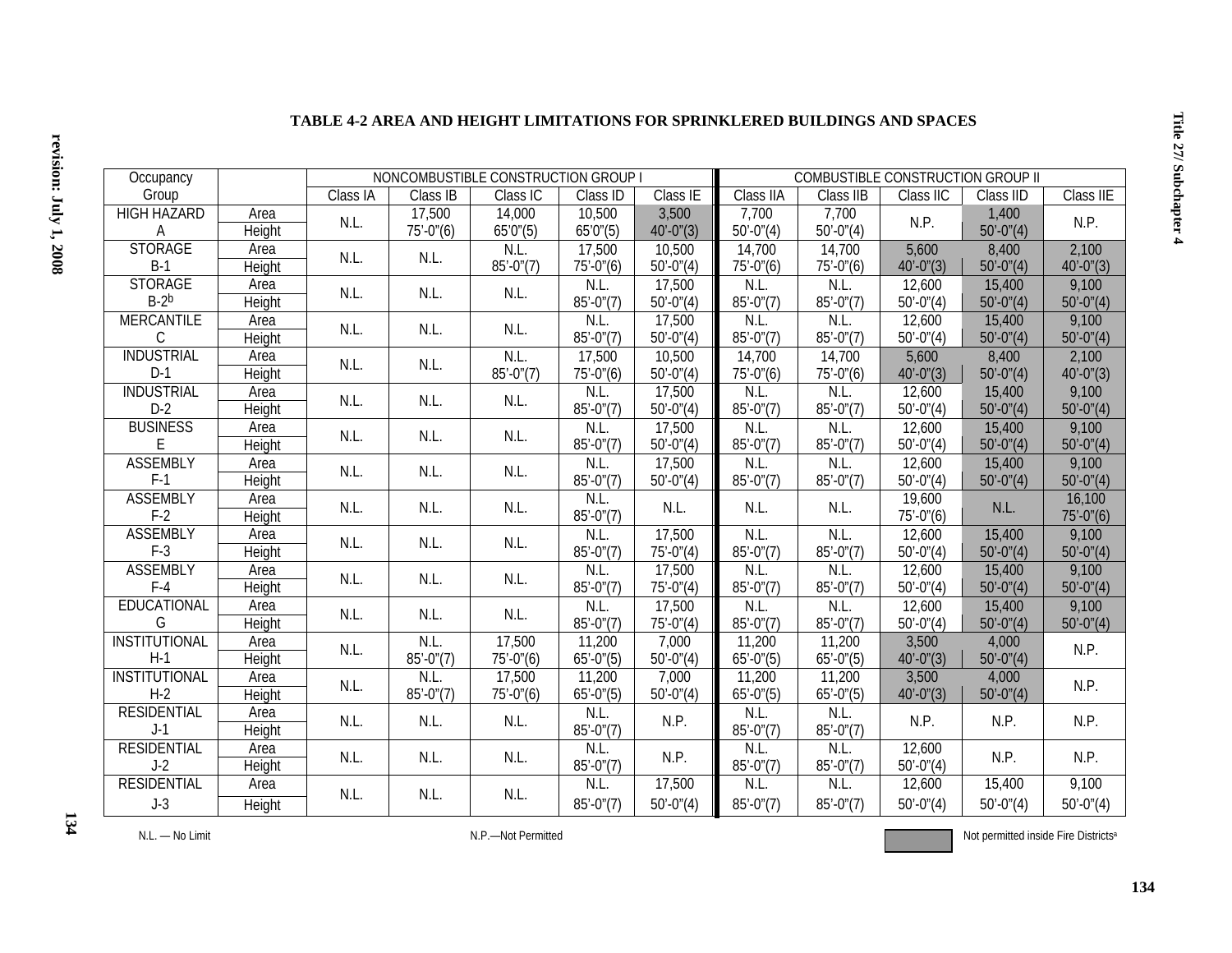#### **Notes for Table 4-2:**

Tabulated areas are given in square feet and establish maximum gross area permitted on any one story within a building or fire area. See section 27-303 for permissible area increases. Tabulated heights are given in feet and number of stories (in parentheses).

<sup>a</sup>See section 27-297 for construction exemptions.

b See article eleven of subchapter seven of this chapter for area and height limitations of open parking structures.

### **ARTICLE 8 GENERAL PROJECTION LIMITATIONS**

**§[C26-407.1] 27-307 Permissible projections beyond the street line. -** No part of a new building, or of any alteration or addition to an existing building, shall be constructed to extend beyond the street line, except as specifically provided in this subchapter.

#### **\*§[C26-407.2] 27-308 Ramps. –**

(a) When a building erected prior to December sixth, nineteen hundred sixty-nine is altered to provide access to individuals who use wheelchairs, ramps constructed to provide such access may, with the approval of the commissioner, project beyond the street line for a distance of not more than forty-four inches.

(b) Ramps shall comply with the applicable provisions of reference standard RS 4-6.

*\*Local Law 58-1987***.**

**§[C26-407.3] 27-309 Special restrictions. -** The provisions of this subchapter shall not authorize any projections beyond the street line on those streets where removal of all, or certain projects has been directed by any action of the board of estimate or the former board of estimate and apportionment, or which has been, or may be, directed by any action of the council or the board of estimate, except those projections that are permitted in conformity with such actions.

**§[C26-407.4] 27-310 Projections removable. -** All projections permitted beyond the street line by the provisions of this subchapter shall be constructed so that they may be removed at any time without endangering the structural safety or fire safety of the building except that footings as permitted under subdivision (a) of section 27-314 of article nine of this subchapter need not be removable.

**§[C26-407.5] 27-311 Permission revocable. -** Any permission, expressed or implied, permitting the construction of projections within the area of the street under the provisions of this subchapter shall be revocable by the council or the board of estimate, except footings as permitted under subdivision (a) of section 27-314 of article nine of this subchapter.

**§[C26-407.6] 27-312 Existing projections. -** Any part of a building that projects beyond a street line on January first, nineteen hundred thirty-eight may be maintained as constructed until its removal is directed by the council or the board of estimate.

#### **(a) Alterations.** –

Alterations to existing projections beyond the street line may be permitted in whole or in part, provided that such alterations conform with the requirements of this subchapter.

#### **ARTICLE 9 PERMISSIBLE PROJECTIONS BEYOND STREET LINES**

**§[C26-408.1] 27-313 Projections above grade. -** Subject to the provisions of article eight of this subchapter the following projections may be constructed, above grade, to project beyond the street line:

**(a) Fixed Projections.** - Fixed projections are those elements listed below, generally of an architectural character, that form an integral part of the building facade. The aggregate area of all fixed projections constructed to extend beyond the street line shall not exceed ten square feet within any one hundred square feet of wall area, except that a veneer may be applied to the entire facade of a building erected before December sixth, nineteen hundred sixty-eight, if such veneer does not project more than four inches beyond the street line. The area of any fixed projection shall be measured at that vertical plane, parallel to the wall, in which the area of the projection is greatest. This plane of measurement may be at the street line, the line of maximum projection, or any point in between.

(1) ENTRANCE DETAILS. - Entrance details, including steps, and doors when fully open, may be constructed to project beyond the street line not more than eighteen inches. Entrance steps that project beyond the street line shall be guarded at each end by railings or check pieces at least three feet high or by other members of the entrance detail providing equivalent protection.

(2) ARCHITECTURAL DETAILS. - Details such as cornices, eaves, bases, sills, headers, band course, opening frames, sun control devices, rustications, applied ornament or sculpture, grilles, windows when fully open, air conditioning units, and other similar elements may be constructed to project not more than four inches beyond the street line when less than ten feet above the ground or sidewalk level, and not more than ten inches beyond the street line when more than ten feet above the ground or sidewalk level.

(3) BALCONIES. -Balconies, including railings and supporting brackets, no parts of which are less than ten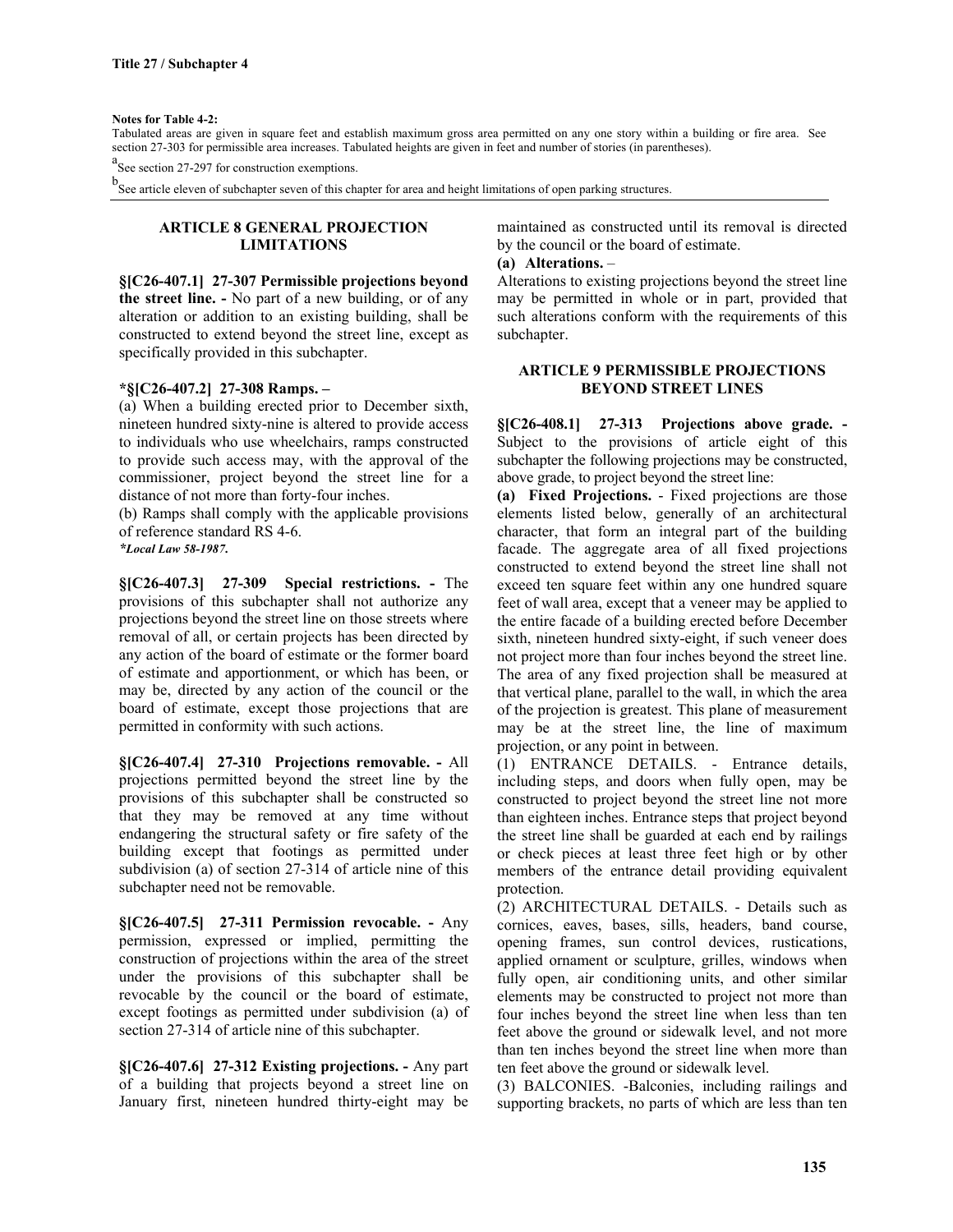feet above the ground or sidewalk level, may be constructed to project not more than twenty-two inches beyond the street line. When permitted by the provisions of subchapter six of this chapter, fire escapes that are part of a required exit may be constructed to project not more than four feet six inches beyond the street line provided no part, including any movable ladder or stair, is lower than ten feet above the ground or sidewalk level when not in use.

(4) MARQUEES. - Marquees may be erected on public buildings, theaters, hotels, terminals, large department stores, supermarkets, multi-family dwellings, and similar buildings of an essentially public nature, or upon a warehouse or market in an established market area as designated by reference standard RS 4-3, so as to project beyond the street line, but not nearer than two feet to the curb line, provided that no parts of such marquees are less than ten feet above the ground or sidewalk level. Marquees must not be more than two feet to curb lines hereafter established or changed. When measured from top to bottom, marquees shall not be thicker nor shall the fascia be higher than three feet. This dimension shall include all decorations, but shall exclude any tension supports suspending the marquee from the wall. Marquees shall be supported entirely from the building and be constructed of noncombustible materials, except that the roof or any part of the roof may contain skylights complying with the requirements of subdivision (d) of section 27-338 of article four of subchapter five of this chapter. Marquee roofs shall be drained in accordance with the provisions of subchapter sixteen of this chapter. When the occupancy or use of a building with a marquee projecting beyond the street line is changed to occupancy or use for which a marquee is not permitted by this section the marquee shall be removed.

(5) LIGHT FIXTURES. - Light fixtures that are supported entirely from the building may be constructed to project not more than two feet beyond the street line, provided no part of the fixture is less than eight feet above the ground or sidewalk level.

(6) FLAGPOLES. - Flagpoles that are supported entirely from the building may be constructed to project not more than eighteen feet beyond the street line, but not closer than two feet to the curb line, provided that no part of the flagpole is less than fifteen feet above the ground or sidewalk level.

(7) WALL SIGNS. - Wall signs may be constructed to project not more than twelve inches beyond the street line when conforming to the requirements of subchapter seven of this chapter.

(8) PROJECTING SIGNS. - Projecting signs may be constructed to project not more than ten feet beyond the street line, but not closer than two feet to the curb line, when conforming to the requirements of subchapter seven of this chapter, and provided that no part of the sign is less than ten feet above the ground or sidewalk level.

**(b) Awnings.** - Awnings supported entirely from the building may be constructed to project beyond the street line as follows:

(1) STORE FRONT AWNINGS. - Store front awnings may be constructed to project beyond the street line not more than eight feet, provided no part of the awning is less than eight feet above the ground or sidewalk level, except for a flexible valance, which may be not less than seven feet above the ground or sidewalk level, and provided that the awning box or cover does not project more than twelve inches.

(2) AWNINGS. - Awnings over windows or doors may be constructed to project beyond the street line not more than five feet, provided that no part of the awning is less than eight feet above the ground or sidewalk level.

(3) CONSTRUCTION. - Awnings shall be constructed of a noncombustible frame covered with flameproofed canvas or cloth, slow-burning plastic, sheet metal, or other equivalent material.

**(c) Storm enclosures.** -Storm enclosures projecting not more than eighteen inches beyond the street line may be permitted during the period between November fifteenth and the following April fifteenth. Such enclosures shall be removed at the end of this period. Construction shall follow the requirements of section 27-336 of subchapter five of this chapter.

**(d) Bridges between buildings**. - Bridges connecting buildings, and projecting beyond street lines, may be constructed subject to the approval of the board of estimate and the department of highways. Such bridges shall be of a construction class that is at least equal to the higher class of the two buildings connected, and shall otherwise comply with the provisions of this code and other applicable laws and regulations**.**

**(e) Sidewalk cafes. -** (1) Enclosures for sidewalk cafes, where permitted by the commissioner of consumer affairs, may be provided beyond the building line, within a street, provided such enclosures are constructed of incombustible material or slow-burning plastic or other material which will not support combustion, and provided the sides of such enclosures do not extend more than eight feet above the sidewalk**.**

(2) Awnings supported entirely from the building may be placed over sidewalk cafes provided they are at least eight feet clear above the sidewalk and provided they are within the limits specified by the commissioner of consumer affairs. Such awnings shall be supported on metal frames and constructed of canvas treated to render it fire-resistive or other material, which will not support combustion.

(3) No part of any awning, enclosure, fixture or equipment of a sidewalk cafe shall be located beneath a fire-escape so as to obstruct operation of fire-escape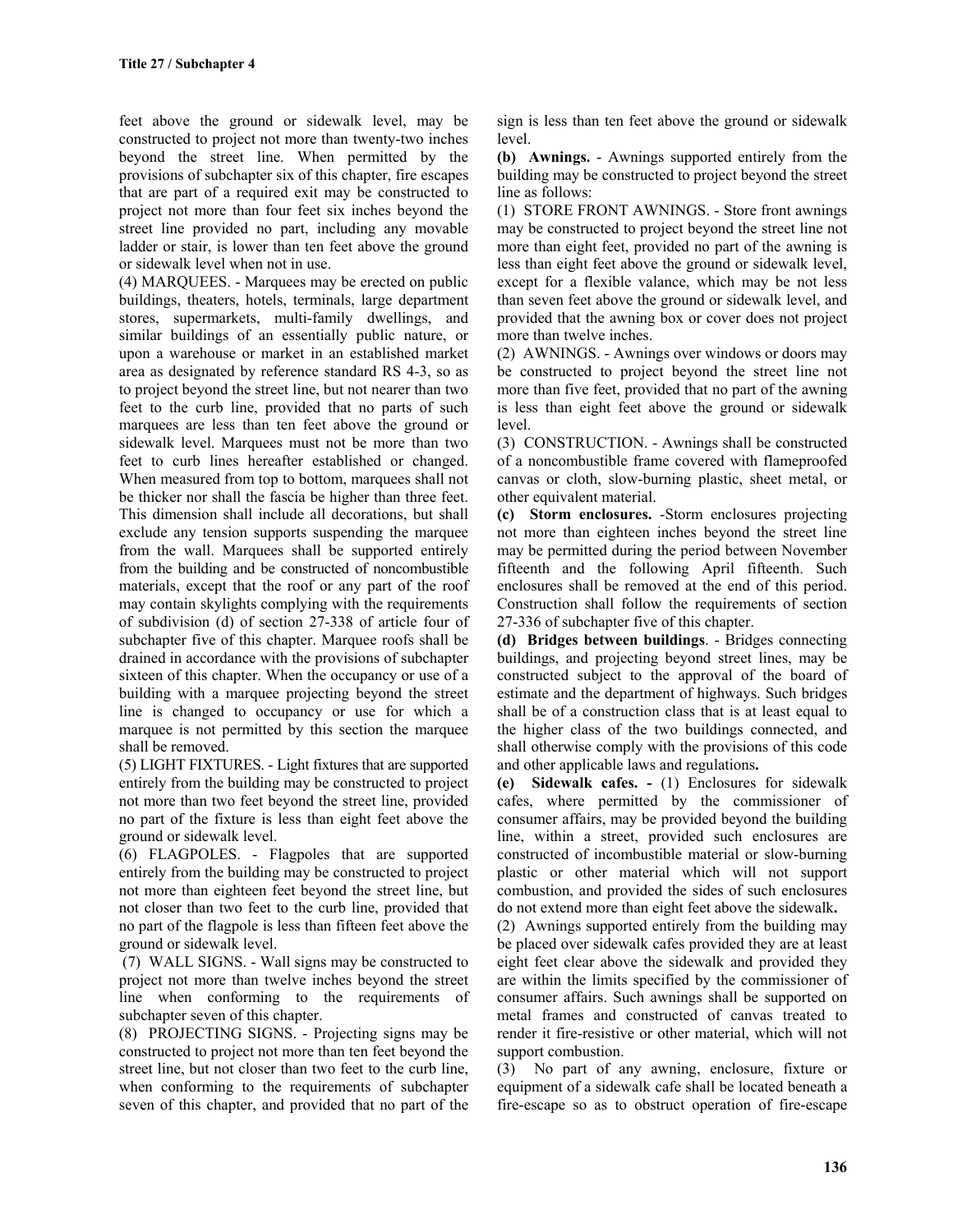drop ladders or counter-balanced stairs or to obstruct any exit from a building.

(4) a. Removable platforms shall be constructed to provide for a continuous unbroken and level floor without openings or cracks so as to prevent any material or liquid from falling through to the area beneath; no papers, trash or other materials may be permitted to accumulate in the area beneath the floor of the platform.

b. No part of the platform shall obstruct an exit from any building.

c. No part of the platform shall cover a cellar entrance, areaway or other vent, except that an easily removable section, prominently designated, will be permitted if acceptable to the commissioner.

d. No siamese connection or hydrant may be obstructed in any way that would hinder its use by the fire department.

(5) In addition to the requirements specified herein, the commissioner may promulgate such additional regulations necessary to secure safety.

**(f) Curb cuts. -** The lowering of any curb or the change of grade of any sidewalk for the purpose of providing a driveway across such curb or sidewalk shall be constructed in accordance with the specifications prescribed in section 27-558 of article three of subchapter nine of this chapter or as required by the commissioner. The commissioner shall limit the length of any curb cut for the purpose of providing a driveway across such curb or sidewalk, when in the opinion of the commissioner the actual use or intended use of such driveway would endanger the public. The owner shall maintain every part of such driveway in accordance with the specifications prescribed in section 27-558 of article three of subchapter nine of this chapter. Where the vehicular use of such driveway, in the opinion of the commissioner is dangerous to the public, the commissioner shall order the owner to discontinue use of such driveway and restore the curb and sidewalk as required by the department of transportation. Upon the failure of the owner to comply with such order, the commissioner may inform the commissioner of transportation of such failure to comply and request the cooperation of the commissioner of transportation acting under his or her authority pursuant to section twenty-nine hundred four of the New York city charter in the enforcement of this section.

**§[C26-408.2] 27-314 Projections below grade.** - Subject to the provisions of article eight of this subchapter the following projections may be constructed below grade to project beyond the street line:

**(a) Footings.** - Exterior wall and column footings may be constructed to project beyond the street line not more than twelve inches, provided that the top of the footing is not less than eight feet below the ground or sidewalk level.

**(b) Foundation walls. -** Foundation walls required to support permitted projections may be constructed to project not more than the permitted projection beyond the street line.

**(c) Vaults.** - Vaults licensed by the commissioner of transportation may be constructed to project beyond the street line but not beyond the curb line. Vault covers shall be set flush with the sidewalk and surfaced with non-skid material.

### **(d) Tunnels between buildings.** –

Tunnels connecting buildings, and projecting beyond street lines, may be constructed subject to the approval of the board of estimate and the department of transportation. Such tunnels shall comply with the provisions of this code and other applicable laws and regulations.

#### \* **§[C26-408.3] 27-315- Restrictions on construction and projections on certain streets, parkways, boardwalks and beaches. -**

 Notwithstanding the foregoing provisions of this article, it shall be unlawful to build, erect, make areaways, steps or other projection s prohibited by sections 19-131, 19-132, 19-135 of the code.

*\* Local Law 104-1993.*

## **\* ARTICLE 10 GENERAL LIMITATIONS ON OCCUPANCY AND CONSTRUCTION WITHIN SPECIAL FLOOD HAZARD AREAS**

**§[C26-409.1] 27-316 Permit restrictions. -** Within special flood hazard areas, as delineated in reference standard RS 4-4, applications for permits shall be subject to the following:

(a) Permissible uses and other measures to reduce flood losses shall take precedence over any conflicting laws.

(b) Major repairs or alterations shall be with construction materials and utility equipment that are resistant to flood damage, and use construction methods and practices that will minimize flood damage.

(c) New and proposed construction or substantial improvements shall be protected against flood damage, be designed (or modified) and anchored to prevent flotation, collapse, or lateral movements of the structure, use construction materials and utility equipment that are resistant to flood damage, and use construction methods and practices that will minimize flood damage.

(d) New and proposed developments and construction shall minimize flood damage, locate, elevate and construct all public utilities such as gas, sewer, electrical and water systems to minimize or eliminate flood damage, and provide adequate drainage so as to reduce exposure to flood hazards.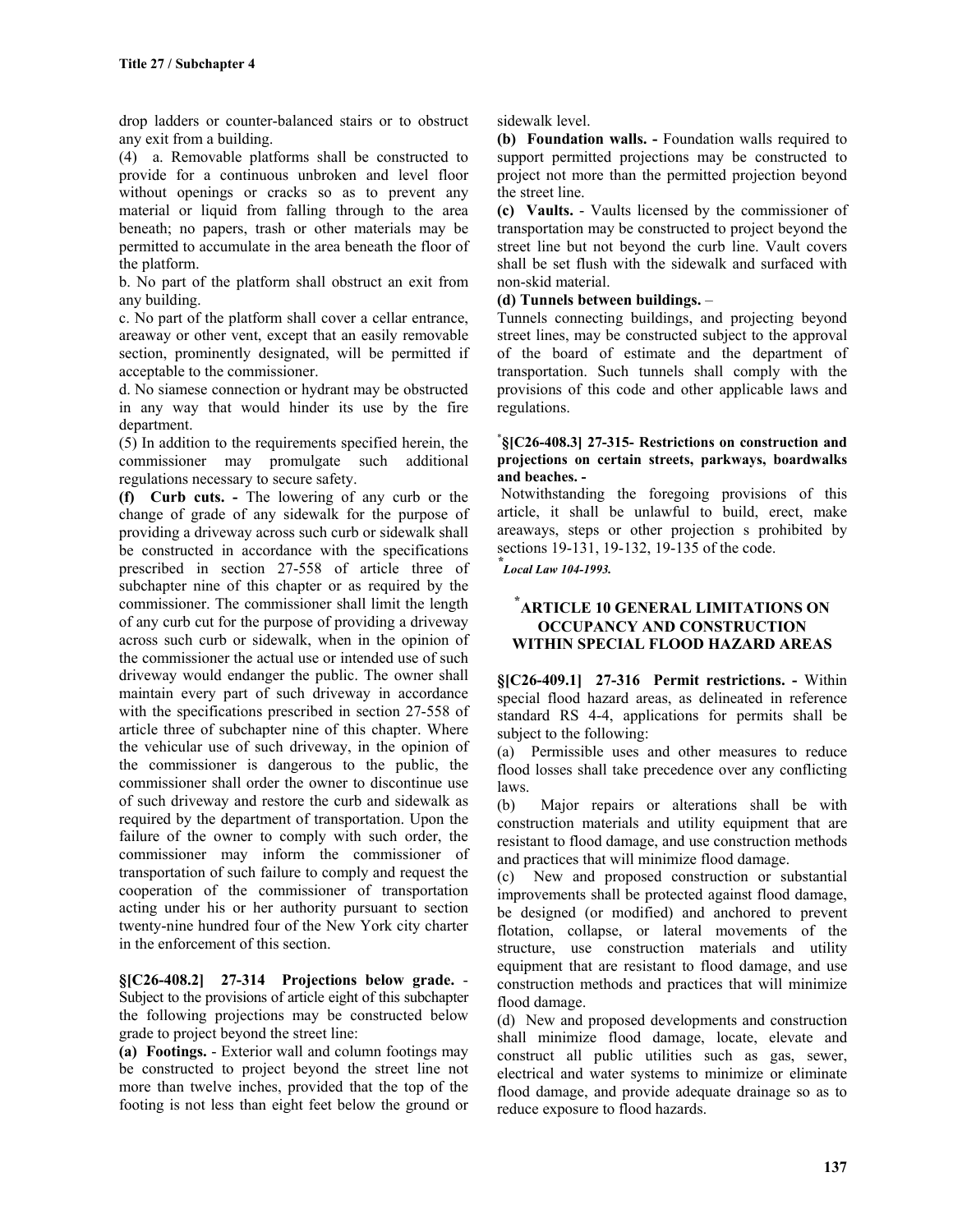(e) New or replacement water supply systems and/or sanitary sewage systems shall be designed to minimize or eliminate infiltration of floodwaters into the systems, and discharges from the systems into floodwaters, and require on-site disposal systems to be located so as to avoid impairment of them or contamination from them during flooding.

(f) Subdivision proposals and other proposed new developments and construction shall (i) minimize flood damage, (ii) have all public utilities, such as sewer, gas, electrical and water systems located and constructed to minimize or eliminate flood damage, and (iii) provide adequate drainage so as to reduce exposure to flood hazards.

(g) Upon placement of the lowest floor, or floodproofing by any means, the holder of any permit to which this section applies shall submit to the department a certification of the elevation of the lowest floor, or where applicable of the lowest flood-proofed elevation, in relation to mean sea level. Provided, however, that in areas designated as Zone V in reference RS 4-4, such permit holder shall certify to the department the elevation, in relation to mean sea level, of the bottom of the lowest structural member of the lowest floor. Such certification shall be prepared by a registered architect or licensed professional engineer.

(h) Compliance with the foregoing shall be accomplished in accordance with sections 27-317, 27- 317.1, 27-317.2, 27-550, 27-580, 27-652, 27-771, 27- 787 and subdivision (aa) of section 27-901 of this title and reference standards RS 4-4 and RS 4-5.

**§ 27-316.1 Permit application contents**. - Applications for permits for construction within special flood hazard areas, as delineated in reference standard RS 4-4, shall contain the following information:

(a) the elevation in relation to mean sea level of the proposed lowest floor (including basement or cellar);

(b) for non-residential structures, the elevation in relation to mean sea level to which such structure will be flood-proofed;

(c) a certification from a registered architect or licensed professional engineer that heating, ventilation, air conditioning, plumbing, electrical and other services facilities within the structure will be located or constructed so as to prevent water from entering or accumulating within the components during conditions of flooding;

(d) for non-residential structures intended to be floodproofed, a certification from a registered architect or licensed professional engineer that the floodproofing design and methods of construction of such structure are in accordance with reference standard RS 4-5 and with accepted standards of practice to make such structure watertight, with walls substantially impermeable to the passage of water, and with structural components having the capability of resisting hydrostatic and hydrodynamic loads and effects of buoyancy;

(e) for structures within Zone V, as delineated in reference standard RS 4-4, a certification from a registered architect or licensed professional engineer that the design and methods of construction of such structure are in accordance with reference standard RS 4-5 and with accepted standards of practice for meeting the requirements of subdivision (f) of section 27-317 of this code; and

(f) a description, where applicable, of the extent to which any watercourse will be altered or relocated as a result of the proposed work.

#### **§[C26-409.2] 27-317 Occupancy and construction restrictions. -**

(a) Within special flood hazard areas, as delineated in reference standard RS 4-4, no building in occupancy group classification J1, J2 or J3 shall be constructed or altered so as to have the lowest floor below the base flood elevation.

(b) New construction or substantial improvements of non-residential buildings within special flood hazard areas, as delineated in reference standard RS 4-4, shall have the lowest floor elevated to or above the base flood elevation; or, together with attendant utilities and sanitary facilities, shall be floodproofed up to the level of the base flood elevation, in accordance with the requirement of reference standard RS 4-5. Provided, however, that new construction or substantial improvements of non-residential buildings within area designated as Zone V in reference standard RS 4-4 shall meet the requirements of subdivision (f) of this section.

(c) Any encroachment in the floodway, as delineated in reference standard RS 4-4, including fill, new construction, substantial improvement, or any other development that would result in any increase in flood levels within the community during the occurrence of the base flood discharge, shall be prohibited.

(d) Manufactured homes shall be anchored to resist flotation, collapse or lateral movement and shall be elevated on a permanent foundation to or above the base flood elevation or, when no base flood elevation has been determined, two feet above the highest adjacent grade. Methods of anchoring may include, but are not limited to, use of over-the-top or frame ties to ground anchors. No park trailers or travel trailers shall be permitted within special flood hazard areas, as delineated in reference standard RS 4-4.

(e) In the case of alterations constituting a substantial improvement to parts of non-residential and noninstitutional buildings below the base flood elevation, all parts below the base flood elevation need comply with the applicable requirements of reference standard RS 4-5.

(f) All new construction and substantial improvements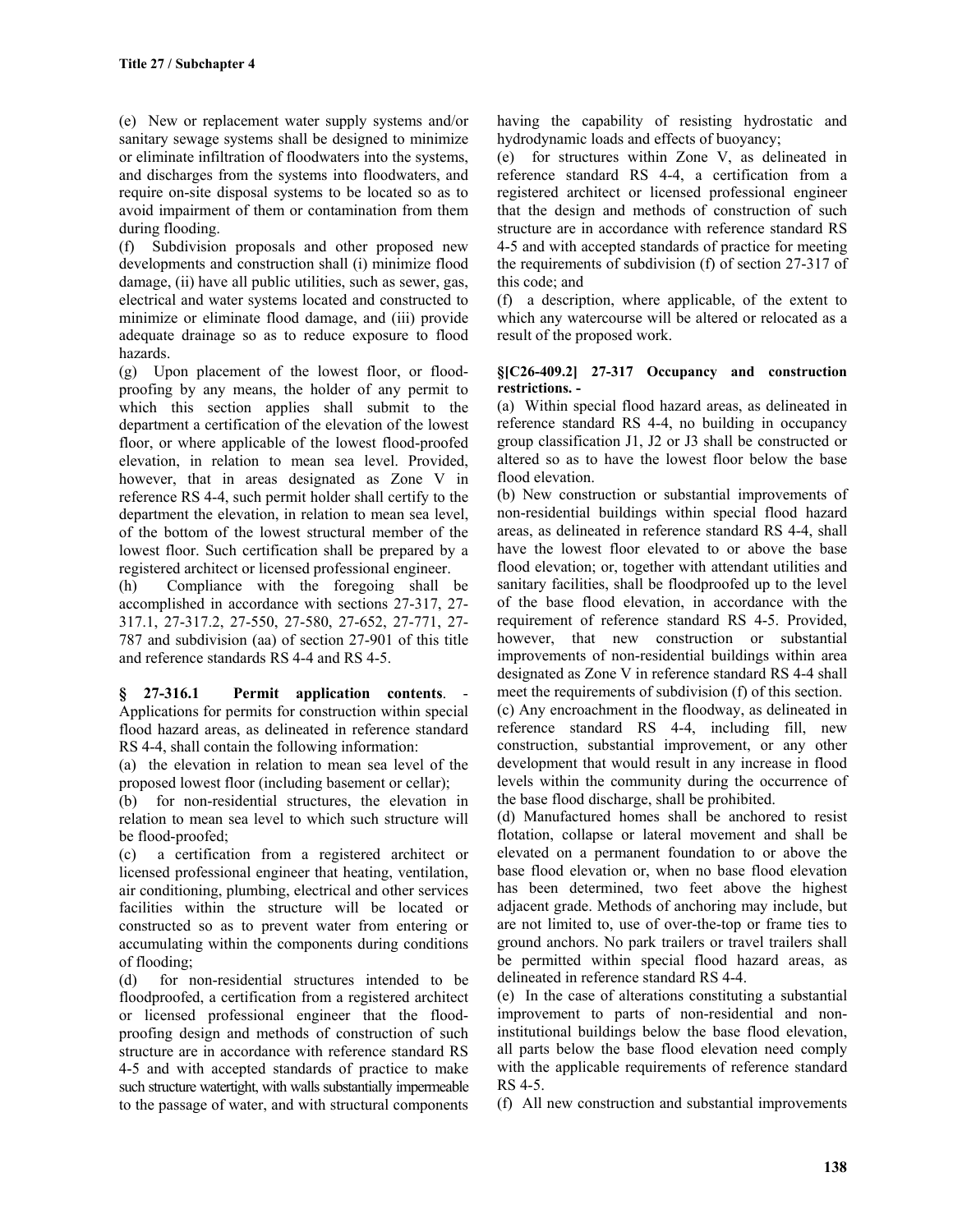of buildings within Zone V, as delineated in reference standard RS 4-4, shall be performed pursuant to the provisions of RS 4-5. Such construction and improvements shall have the lowest floor elevated on adequately anchored pilings or columns and securely anchored to such piles or columns to prevent flotation, collapse or lateral movement resulting from the simultaneous action of wind and water loads on all building components, and, the lowest portion of the structural members of the lowest floor, other than the pilings or columns, shall be elevated to or above the base flood elevation. For purposes of this subdivision, wind and water loading values shall each have a one percent chance of being equalled or exceeded in any given year (one hundred year mean recurrence interval). In addition:

(1) The installation of anchoring to anchored pilings or columns shall be subject to controlled inspection.

(2) The space below the lowest floor shall be free of obstruction or, alternatively, such space shall be constructed with break-away walls of an open lattice type construction, which is intended to collapse under stress from abnormally high tides or wind driven water without jeopardizing the structural support of the building. Such space shall not be used for human habitation.

(3) The use of fill for structural support of buildings within Zone V shall not be permitted.

(4) The man-made alteration of sand dunes within Zone V which would increase potential flood damage to buildings shall not be permitted.

(5) All new construction within Zone V shall be located landward of the reach of mean high tide.

(g) All new construction and substantial improvements of buildings within Zone A, as delineated in reference standard RS 4-4 shall be performed pursuant to the provisions of reference standard RS 4-5. Where such construction or improvement is not floodproofed, any fully enclosed space below the lowest floor that is subject to flooding, as defined in section 27-317.1 of this code, shall be designed to equalize hydrostatic flood forces on exterior walls automatically (without human intervention) by allowing for the entry and exit of floodwaters. Design for meeting this requirement shall be certified by a registered architect or licensed professional engineer or shall meet or exceed the following minimum criteria:

(1) A minimum of two openings, having a total net area of not less than one square inch for every square foot of enclosed space subject to flooding, shall be provided.

(2) The bottom of all openings shall be no higher than one foot above grade.

(3) Openings may be equipped with screens, louvers, valves or other coverings or devices provided that they permit the automatic entry and exit of floodwaters.

(h) When used within special flood hazard areas, as delineated in reference standard RS 4-4, breakaway walls shall have a design safe loading resistance of not less than ten and no more than twenty pounds per square foot. Use of a breakaway wall which exceeds a design safe loading resistance of twenty pounds per square foot shall be permitted only if a registered architect or licensed professional engineer certifies that the proposed design meets the following conditions:

(1) Breakaway wall collapse will result from a water load less than that which would occur during the base flood; and

(2) the elevated portion of the building and supporting foundation system will not be subject to collapse, displacement, or other structural damage due to the effects of wind and water loads acting simultaneously on all building components (structural and nonstructural). Maximum wind and water loading values used in this determination shall each have a one percent chance of being equalled or exceeded in any given year (one hundred year mean recurrence interval).

**§[C26-409.3] 27-317.1 Definitions for special flood hazard areas.** - The following definitions shall supplement the definitions that appear in article two of subchapter two of this chapter and shall apply only to the provisions of article ten of subchapter four of this chapter and to the reference standards contained therein:

**AREA OF SPECIAL FLOOD HAZARD**. - The land in the flood plain delineated in reference standard RS 4- 4 as subject to a one percent or greater chance of flooding in any given year. Such area is designated on the Flood Insurance Rate Map (FIRM) as Zone A, AE, AH, AI-99, V, VE or VI-30. Such area is also known as the base flood plain or one hundred year flood plain.

**BASEFLOOD**. - The flood having a one percent chance of being equalled or exceeded in any given year. **BASEFLOOD ELEVATION**. - The level (in feet) indicated on the Flood Insurance Rate Map (FIRM).

**BREAKAWAY WALL**. - wall that is not part of the structural support of the building to which it is attached and is intended through its design and construction to collapse under specific later loading forces without causing damage to the elevated portion of the building or the supporting foundation system.

**DEVELOPMENT**. - Any man-made change to improved or unimproved real estate, including but not limited to buildings or other structures, mining, dredging, filling, grading, paving, excavation or drilling operations located within the area of special flood hazard.

**ELEVATED BUILDING**. - A non-basement building (i) constructed, in an area designated as Zone A in reference standard RS 4-4, to have the top of the elevated floor, or in an area designated as Zone V in reference standard RS 4-4, to have the bottom of the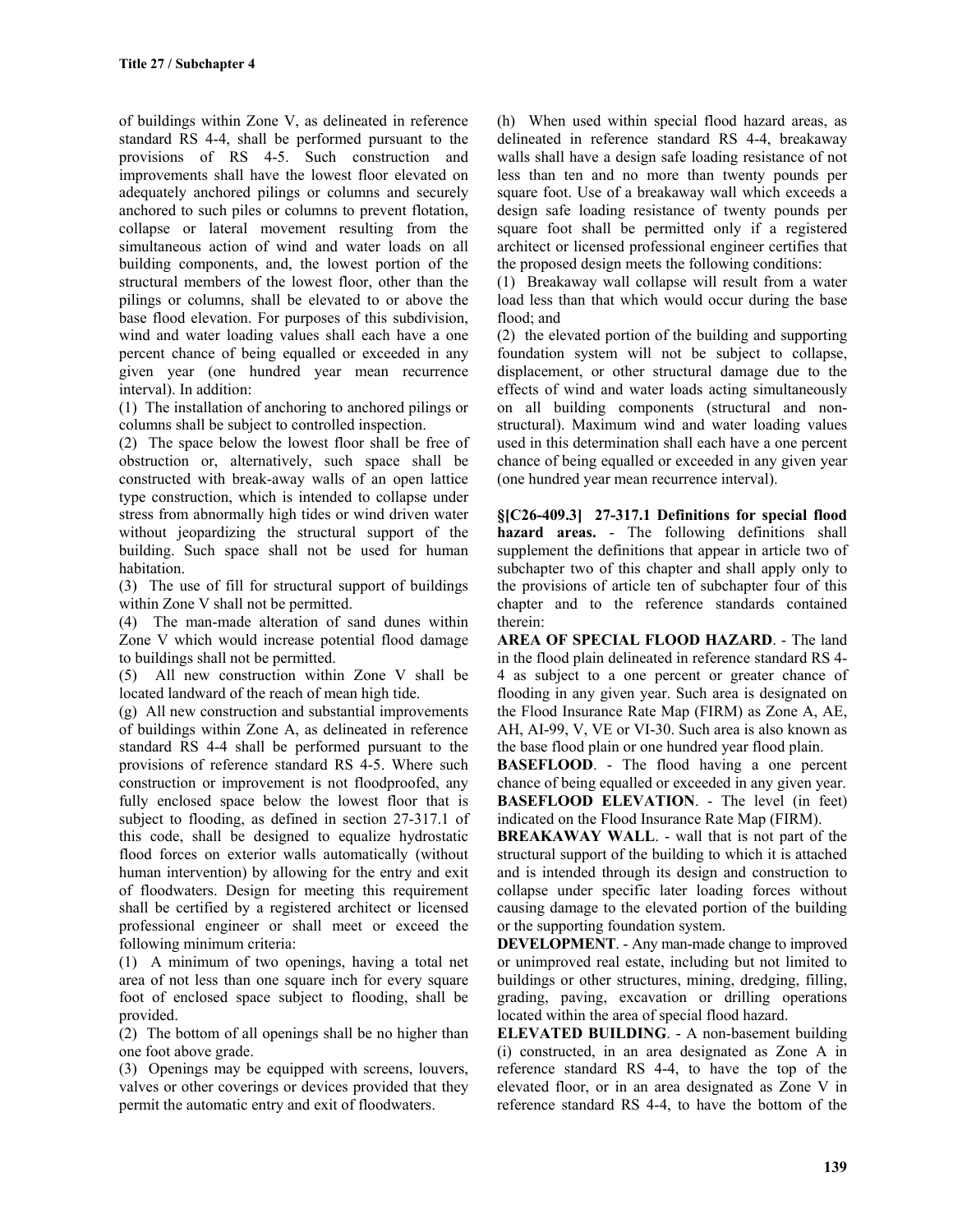lowest horizontal structural member of the elevated floor elevated above the ground level by means of pilings, columns (posts and piers), or shear walls parallel to the flow of water, and (ii) adequately anchored so that the structural integrity of such building is not impaired during a flood of up to the magnitude of the base flood. In an area designated as Zone A in reference standard RS 4-4, such term also includes a building elevated by means of fill or solid foundation perimeter walls with openings sufficient to permit the unimpeded movement of flood waters. In an area designated as Zone V in reference standard RS 4-4, such term also includes a building otherwise meeting the definition of elevated building in which the lower area is enclosed by means of breakaway walls meeting the standards of subdivision (h) of section 27-317 of this code.

**FLOOD OR FLOODING**. - A general and temporary condition of partial or complete inundation of normally dry land areas resulting from:

(1) the overflow of inland or tidal waters; or

(2) the unusual and rapid accumulation or runoff of surface waters from any source.

**FLOOD BOUNDARY AND FLOODWAY MAP (FBFM).** - An official map issued by the Federal Emergency Management Agency on which the regulatory floodway along water courses is delineated.

**FLOOD HAZARD BOUNDARY MAP (FHBM).** - An official map issued by the Federal Emergency Management Agency on which areas of special flood hazard are delineated.

**FLOOD INSURANCE RATE MAP (FIRM). -** The official map on which the Federal Emergency Management Agency has delineated the areas of special flood hazards. Such map includes the flood boundary and floodway map and the flood hazard boundary map, as defined in this section.

**FLOOD PLAIN.** - Any land area susceptible to being inundated by water from any source (see "flood or flooding").

**FLOOD PROOFING. -** Any combination of structural and non-structural additions, changes or adjustments to structures to reduce or eliminate flood damage to real estate, improved real property, water and sanitary utilities, or structures and their contents.

**FLOODWAY OR REGULATORY FLOODWAY**. - The channel of a river or other watercourse and the adjacent land areas that must be reserved in order to discharge the base flood without cumulatively increasing the water surface elevation more than one foot.

**HIGHEST ADJACENT GRADE**. - The highest natural elevation of the ground surface, prior to construction, next to the proposed walls of a structure.

**LOWEST FLOOR**. - The lowest level including cellar or basement of the lowest enclosed area. For the purpose of this article, an unfinished or flood resistant enclosure, usable solely for the parking of vehicles, building access or storage in an area other than a basement, is not considered a structure's lowest floor, provided that such enclosure shall not be built so as to render the structure in violation of the requirements of subdivision (g) of section 27-317 of this code.

**MANUFACTURED HOME**. - A structure, transportable in one or more sections, which is built on a permanent chassis and designed to be used with or without a permanent foundation when connected to required utilities.

**MIXED USE BUILDING**. - Any building occupied in part for residential use, with one or more nonresidential uses located on a story below the lowest story occupied entirely by such residential use.

**NATIONAL GEODETIC VERTICAL DATUM (NGVD).** - A vertical control used as a reference for establishing elevations within the flood plain, as provided in section 27-158 of this code.

**NEW CONSTRUCTION**. - Buildings for which the "start of construction" commenced on or after November sixteenth, nineteen hundred eighty-three.

**SAND DUNES**. - Naturally occurring accumulations of sand in ridges or mounds landward of a beach.

**START OF CONSTRUCTION**. - The date on which the building permits was issued, provided, however, that the actual start of construction, repair, reconstruction, placement or substantial improvement is within one hundred eighty days of such date. "Actual start" means either the first placement of permanent construction of a building on a site, such as pile driving, the pouring of slabs, or footings, or any work beyond the stage of excavation; or, for a building without a cellar, basement or poured footings, the first permanent framing or assembly of such building or any part thereof on its piling or foundations. "Permanent construction" does not include land preparation, such as clearing, grading and filling; nor does it include excavation for a cellar, basement, footings, piers or foundations or the erection of temporary forms; nor does it include the installation on the property of accessory buildings, such as garages or sheds not occupied as dwelling units or not as part of the main building.

**SUBSTANTIAL IMPROVEMENT**. - Any repair, reconstruction, alteration, or improvement of a building, the cost of which equals or exceeds fifty percent of its market value either:

(1) before the alteration, improvement, or repair is started, or

(2) if the building has been damaged and is being restored, before such damage occurred.

For the purposes of this definition, "substantial improvement" is considered to occur when the first alteration of any wall, ceiling, floor, or other structural parts of the building commences, whether or not that alteration affects the external dimensions of the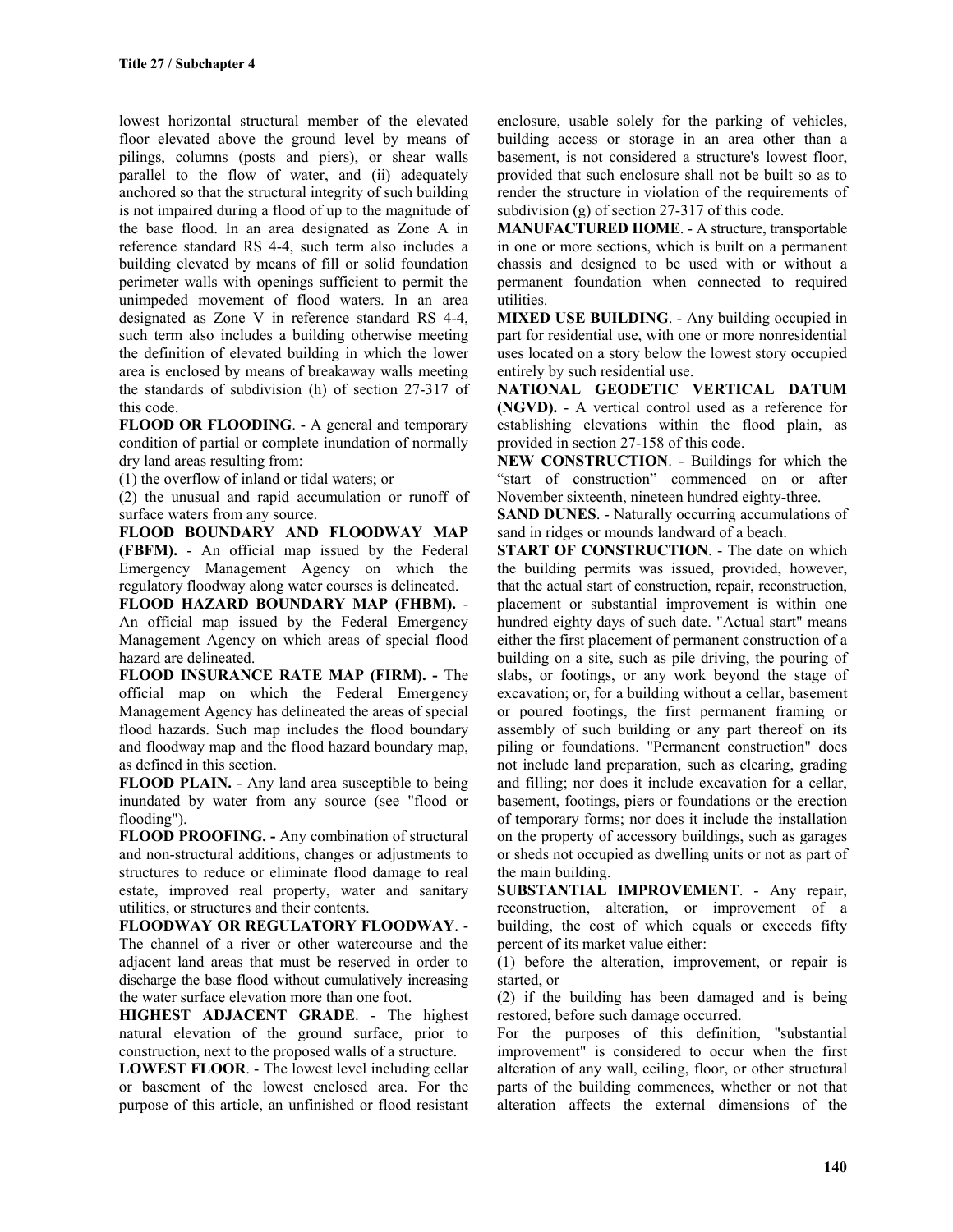building. The term "substantial improvement" does not, however, include either:

(1) any project for improvement of a building to comply with state or local health, sanitary, or safety code specifications which are solely necessary to assure safe conditions, or

(2) any alteration of a building designated as worthy of preservation because of historic or architectural importance, or a building within an area so designated by the landmarks preservation commission, or listed on the national register of historic places or state inventory of historic places.

**ZONE A**. - A symbol used on the flood insurance rate map to designate an area of special flood hazard without velocity (wave action). When not shown on the flood insurance rate map, the water surface elevation may be determined from available data by the registered architect or licensed professional engineer of record.

**ZONE V**. - A symbol used on the flood insurance rate map to designate an area of special flood hazard with velocity (wave action). When not shown on the flood insurance rate map, the water surface elevation may be determined from available data by the registered architect or licensed professional engineer of record.

**§[C26-409.4] 27-317.2 Exceptions within special flood hazard areas**. - Mixed use buildings may be constructed within Zone A, as delineated in reference standard RS 4-4, with non-habitable portions below the base flood elevation, provided all of the following conditions are met:

(a) The building is constructed so as to provide entrance access at or above the base flood elevation.

(b) The portion of the building and all service equipment below the base flood elevation are floodproofed, in accordance with reference standard RS 4-5.

(c) No habitable rooms may be located in such cellar or basement.

(d) A water closet and/or a wash basin may be located in an enclosed space not to exceed four feet by four feet six inches in such cellar or basement, and no roughing therein shall be allowed to accommodate any additional fixtures.

(e) No accessory kitchens shall be allowed in such cellar or basement; however, one two-compartment laundry tray or similar appliance may be installed outside the water closet compartment.

\*\*(f) The building permit application filed with the department of buildings or the work permit application filed with the department of ports and trade shall state that:

(1) The premises is located within the special flood hazard area;

(2) The cellar or basement is located below the level of the base flood elevation; and

(3) No portion of the cellar or basement may be used for living purposes.

\*\*(g) A deed restriction noting all of the above is to be recorded in the county clerk's office and the page and liber number indicated on either the building permit application and certificate of occupancy filed with and issued by the department of buildings or the work permit application and the certificate of completion filed with and issued by the department of ports and trade.

*\*\*Local Law 14 -1989. \*Local Law 33-1988.*